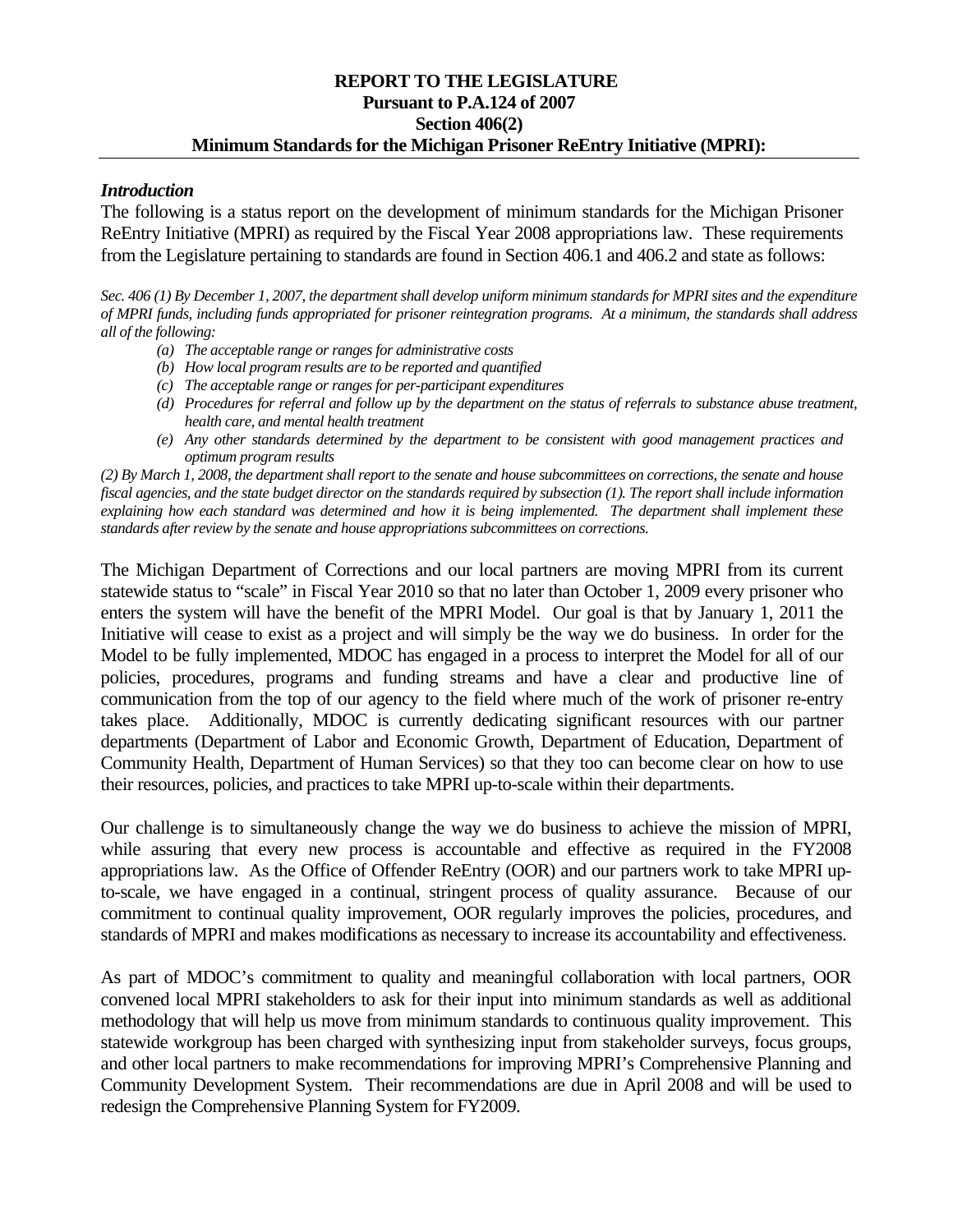## **MPRI Minimum Standards**

*Minimum standard for the acceptable range of administrative costs:* 10-20% of the total cost of the contract.

#### *Rationale*

The administrative fees associated with MPRI align with standard practice for government-funded contracts. Working with MDOC's Bureau of Fiscal Management, OOR assessed the current administrative fees in re-entry related contracts. During this assessment, OOR found that most administrative fees were approximately 10% of the total cost of the contract.

Through MPRI's local Comprehensive Community ReEntry Plans, MDOC has established an expectation that the funds available through MDOC to support the successful transition of offenders back home must be used to leverage existing community-based resources and other sources of funding for the local Plan. When a contractor is using MDOC funds to acquire other sources of funding for their local MPRI Comprehensive Plan and can adequately justify the use of MDOC funds to administer these supplemental grants or revenue sources, then an increase in the administrative fee is approved. In some instances, the administrative fee is 11% - 20% of the total contact cost. This practice provides an incentive to contractors to seek other sources of funds to support their projects and allows for a locallybased assessment of the resources required to administer these additional resources. Because of this practice, in FY2008, contractors reported over \$13M in additional funding to support the local implementation efforts of MPRI.

#### *Implementation of the Standard*

As each contract is renewed during FY2008, the administrative fee will be set at 10% for all re-entry related contracts. Exceptions to this standard will be made if the contractor's justification is adequate and results in additional resources to enhance public safety.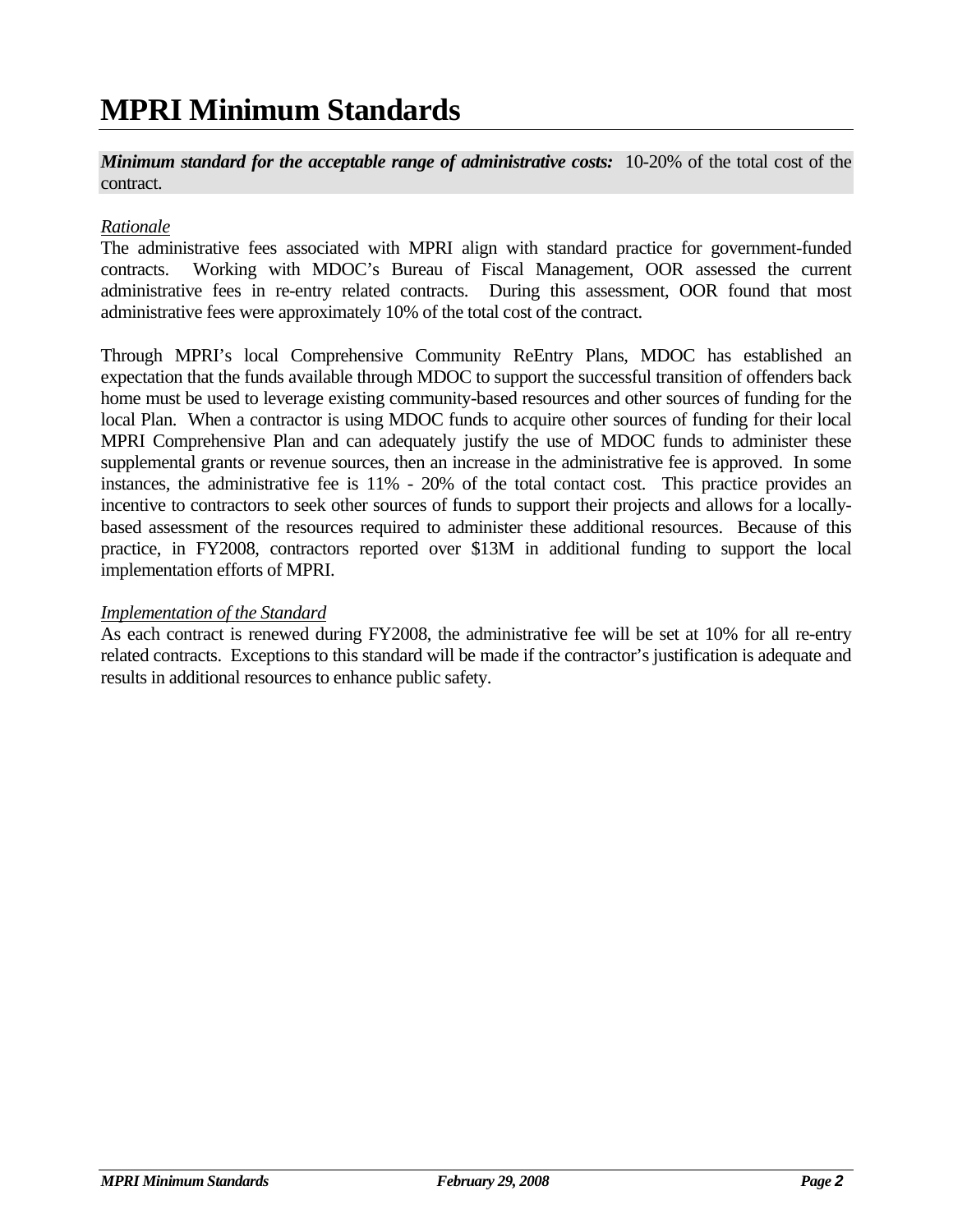*Minimum standard for reporting program results:* Local program results are reported and quantified monthly using an OMNI-compatible spreadsheet (Attachment A) that codes the MPRI-funded services delivered to each offender.

#### *Rationale*

The MPRI Model is based on research that states that if criminogenic needs are resolved, then an offender' risk of re-offending will decrease. The service areas included in the MPRI Data Collection Spreadsheet capture local programming responses to an offender's criminogenic needs associated with reducing his or her risk of re-offending. MDOC developed these categories for reporting local program results in 2006 with local MPRI partners, and they are also reflected in the service areas funded through MPRI Comprehensive Plans.

#### **Figure 1. Basic MPRI Logic Model**



MDOC tracks the impact of MPRI through an ongoing study of MPRI cohorts that is reported to the Legislature pursuant to Public Act 331 of 2006 Section 406 (1), (2) & (3), Section 408 & 409, Section 1008 (1)  $\&$  (2), and Section 1009. A summary of this analysis can be found in Attachment B, and more detailed information on the impact of MPRI can be found by following the link:

http://www.michpri.com/uploads/Reports/09-30-07 MPRI\_Quarterly\_Statue\_Report\_\_Addendum\_215129\_7.pdf

#### *Implementation of the Standard*

MDOC has continued to work with local partners to refine the quality of data captured in the MPRI Data Collection Spreadsheet. From the initial design of the spreadsheet, the intention of the spreadsheet was to be a preliminary mechanism to collect data until OMNI was web-enabled and local partners could use the OMNI interface as a case management tool, and managers and administrators could use the data collected to assess local program performance. MDOC has been working with the Department of Information Technology (MDIT) to web-enable OMNI for the last two years; however, barriers continue to persist to prevent the completion of this task. Once OMNI is web-enabled and partners are trained, the quality of data available to assess local program results will improve, and MPRI will become a data-driven system because it will possess the ability to "self-correct" as additional data is made available in real-time.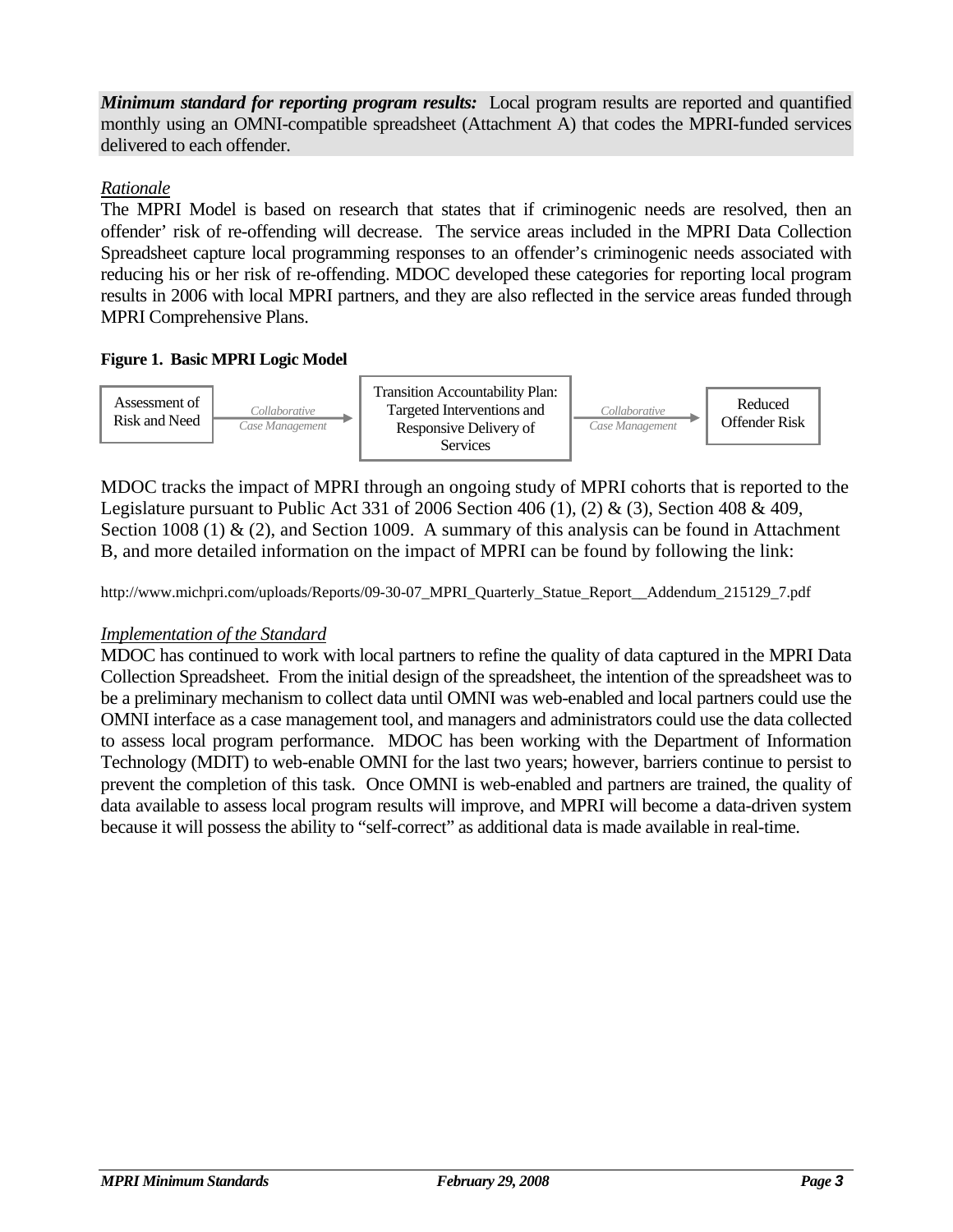*Minimum standards for the acceptable range of per-participant expenditures:* Because services are delivered through a tailored plan based on the risk and needs for each individual offender, the minimum standard for the range of costs for services per participant is \$0.00 - \$20,000.

#### *Rationale*

The MPRI Model is founded on evidence-based principles of effective practice<sup>1</sup> which state that interventions are most effective when targeted at an individual's risk and need. Because of MDOC's commitment to implement an evidence-based, risk-reduction model of effective practice, each offender processing through MPRI is assessed using the COMPAS risk and need assessment tool. Then a Transition Accountability Plan (TAP) is developed with each offender based on his or her individual needs. Upon release, the individualized TAP is implemented.

The range of services provided to each participate is responsive to their risk and needs and therefore varies widely. The minimum standard for the range of cost per MPRI participant is typically \$0.00 - \$10,500. This range includes the costs for offenders with severe and persistent mental illness that participate in the MPRI Mental Health Demonstration Project. Medically fragile offenders with severe and chronic medical conditions will also be served by MPRI in 2008. The minimum standard for the range of per-participant costs will be established as \$0.00 - \$20,000.

Another way to track the costs of MPRI is by calculating the average cost per MPRI participant. Currently, the average cost for standard MPRI participants is approximately \$2,000. For offenders with mental illness participating in the MPRI Mental Health Demonstration Project, the average cost per participant is approximately \$7,000.

#### *Implementation of the Standard*

Currently, parolees without health insurance are referred to public health agencies to access the healthcare resources that are available to all other indigent community members. While parole agents take the lead in making these referrals, MDOC does not currently provide specific, dedicated funding for returning prisoners to manage their healthcare needs, and often parolees are left to coordinate and fund their own care. MDOC will expand on this minimum standard so that parolees have greater access to healthcare to meet their often chronic medical needs.

Through the Michigan Prisoner ReEntry Initiative (MPRI), MDOC has been piloting a re-entry healthcare program in partnership with the Muskegon Community Health Project (MCHP). This purpose of the pilot is to develop the referral and aftercare processes associated with establishing a medical care network for parolees with severe and chronic medical conditions through centralized administration in collaboration with local partners.

In August 2007, MDOC expanded this project to include a dozen medically fragile prisoners that were returning home to all parts of Michigan to examine the expansion of this preliminary system and test its statewide infrastructure. While the average per-participant cost is high, the costs of community-based care is significantly less expensive than providing care during incarceration. In 2008, MDOC is developing a statewide project to support the transition to the community for medically fragile prisoners based on what was learned during the pilot project.

<sup>&</sup>lt;sup>1</sup> National Institute of Corrections. Implementing Evidence-Based Practice in Community Corrections: The principles of effective intervention. http://nicic.org/Library/019342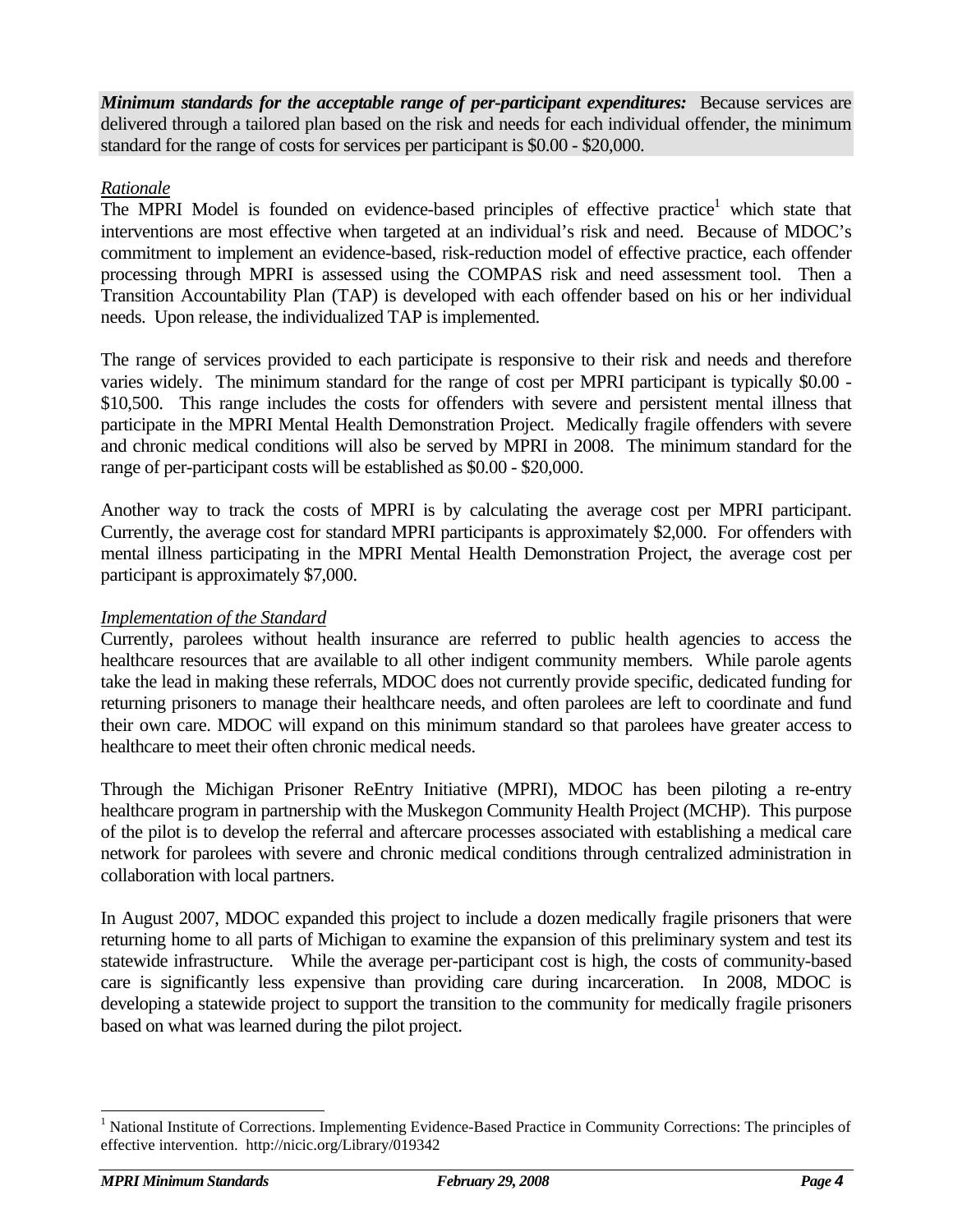*Minimum standard for referrals to substance abuse treatment:* Access to MDOC funded residential substance abuse treatment programs is restricted to cases for which such treatment as been pre-approved by the Substance Abuse Services Section (SAS). If SAS determines that residential substance abuse treatment is not justified, the offender is then referred to outpatient or other available alternatives.

#### *Rationale*

A centralized, standardized screening for referrals into residential substance abuse treatment ensures that the limited resources available for this intensive intervention are maintained for offenders with the greatest need.

#### *Implementation of the Standard*

Both Field Operations Administration and the Office of Offender ReEntry have described this referral process in memoranda that have been distributed statewide to ensure consistency. These memoranda are included in Attachment C. Additionally, a draft policy describing the process for managing waiting lists for substance abuse treatment is also included in Attachment C. This policy is currently being reviewed and refined before Department-wide adoption.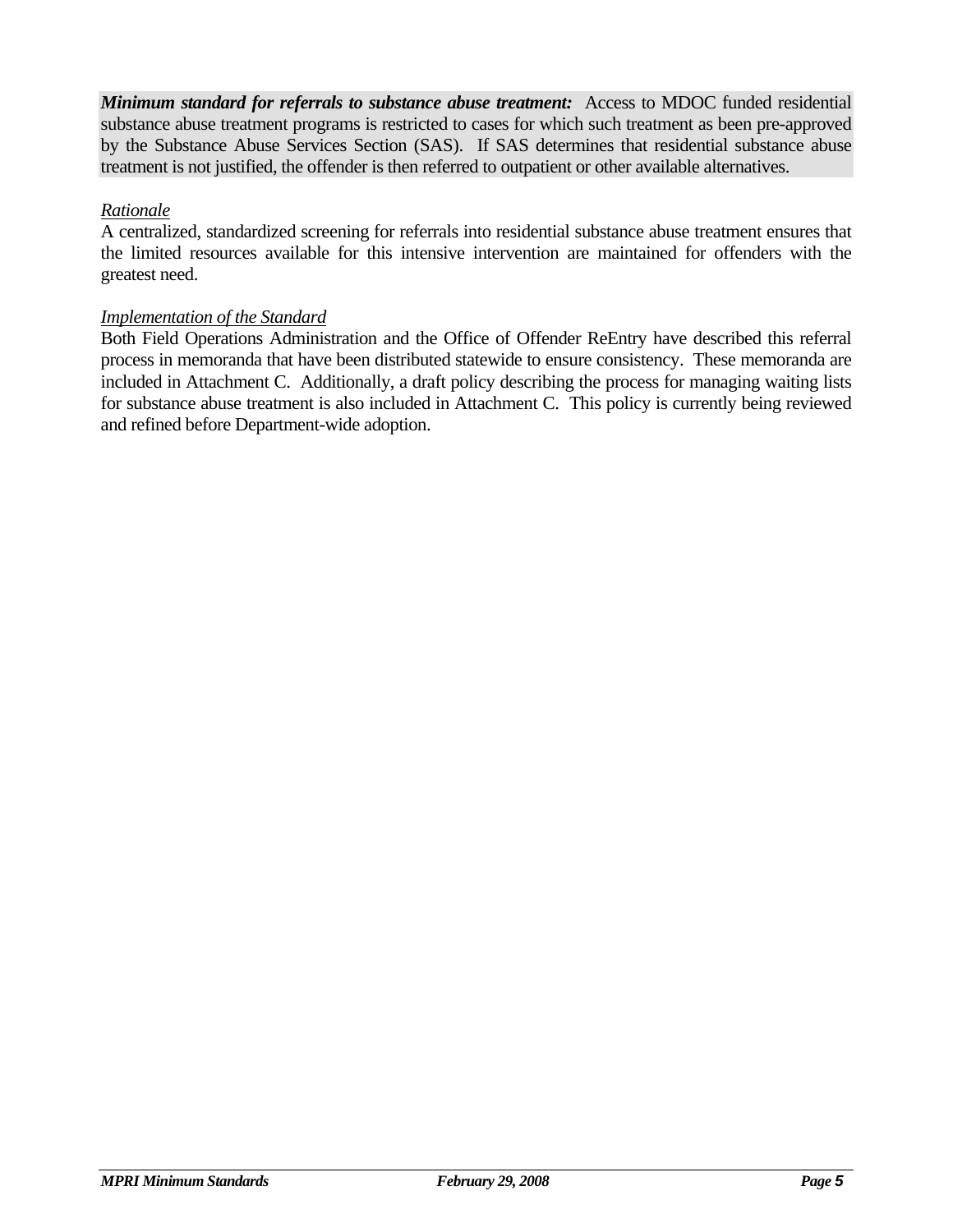*Minimum standard for referrals mental health treatment:* The Parole Board refers prisoners with mental illness diagnoses into the MPRI Mental Health ReEntry Project. Once placed in the program, an extensive community-based aftercare plan is reviewed by the parole board and if approved, the prisoner is granted a parole.

#### *Rationale*

MDOC created the MPRI Mental Health ReEntry Project that utilizes the expertise of Lifeways Community Mental Health Authority to provide targeted case management and mental health treatment services for prisoners with mental health disorders as part of a seamless transition to the community. The project works with prisoners who have a diagnosis of mental illness by preparing a detailed Transition Accountability Plan (TAP) which describes how their needs for treatment and aftercare will be met upon release from prison.

#### *Implementation of the Standard*

Key steps in the referral process include the following:

- During the Parole Board interview, Board members determine that the prisoner with a mental illness diagnosis could be suitable for parole if the Board could be reasonably assured that the prisoner would receive the necessary treatment and supportive services. Board members can refer a prisoner to the Mental Health ReEntry Project by deferring a parole decision pending the development of a detailed TAP that describes the aftercare plans for the prisoner.
- The prisoner is then transferred to a designated correctional facility where the Transition Team, which includes members of his or her institutional treatment team and staff from the Lifeways develop the TAP including provisions for suitable residential placement, medication and other mental health treatment, and necessary supportive services.
- Upon completion, the TAP is forwarded to the Parole Board for its consideration. If the Board finds the Plan to be suitable, members may then vote to order a parole. If the Board is not satisfied with the Plan, members may vote to issue a continuance in which case the prisoner continues to serve his or her sentence in prison.
- If a parole is issued, Lifeways, the case management agency, continues to work with the prisoner and his or her community-based Transition Team, including the supervising parole agent, to ensure that provisions of the Plan are fully implemented immediately upon the prisoner's release to the community.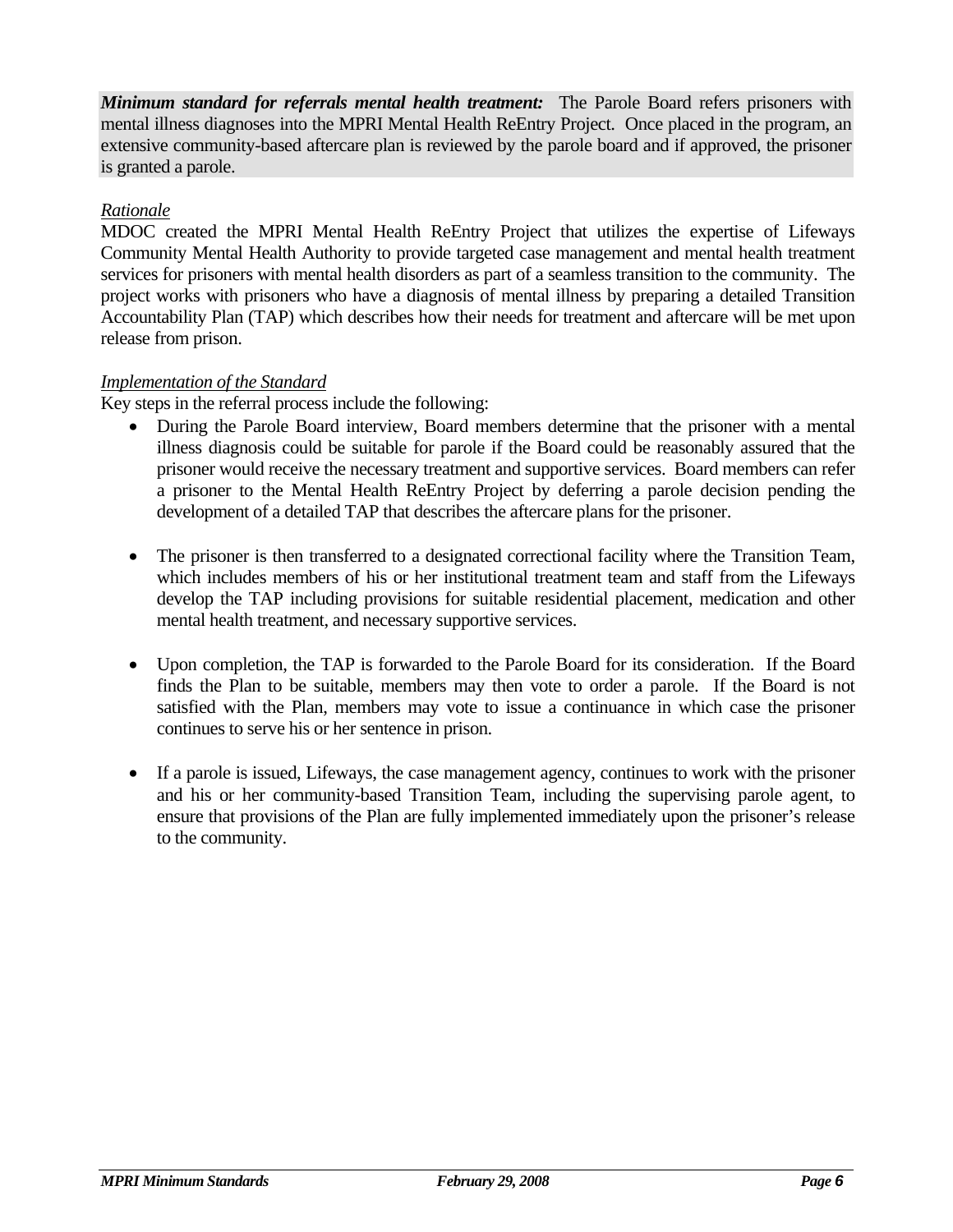*Minimum standard for referrals to healthcare for medically fragile offenders:* As stated above (page 4), currently, the minimum standard for parolees without health insurance is to be referred to public health agencies to access the healthcare resources that are available to all other indigent community members.

#### *Rationale*

MDOC will expand this minimum standard in 2008. We are currently in the process of developing a statewide project for medically fragile offenders with severe and chronic healthcare needs that expands on a pilot project operated by the Muskegon Community Health Project (MCHP). A description of the pilot project is provided below:

#### *In-Reach*

The MCHP and/or its contractors conduct an initial "in-reach" to perform the following functions:

- o Secure the medical record
- o Conduct a Needs Assessment
- o Determine calendar/release
- o Identify "home" (what county- community)
- o Provide benefit enrollment support

The Central navigation staff track all of the processes identified and develop reporting mechanisms for MDOC.

#### *Centralized Enrollment*

The MCHP centrally screen each parolee for eligibility in the following programs, develop applications and submit for assistance:

- o Medicaid (including case management and physician documentation for CHORE services)
- o Social Security benefits (using the SOAR evidence based practice)
- o Veteran's medical assistance, as well as any other benefits, including housing, nursing home and transportation assistance
- o Food Stamp Program
- o Pharmaceutical Assistance
- o Adult Benefit Waiver
- o Replacement of vital records/government based identification
- o Inter-Tribal Council medical and other services for Native Americans
- o Other based on special needs

The Centralized Referral and Enrollment staff submit and monitor all applications and provide specialized enrollment support, especially in the area of applications for Social Security and Medicaid benefits. Specialized support through a single point of service reduce costs and result in higher success rates as seen through the implementation of the SOAR program for the application of Social Security benefits.

#### *Medical Home Referral*

The MCHP identifies medical homes for referral of parolees. The MCPH and its network use the 27 federally qualified health centers with 126 services sites and the 3 federally qualified health centers (lookalike) with 13 service sites, the Blue Cross free clinics, the Michigan 2007 Medicare Participating Provider/Suppliers – Rural Health Clinics and the donated medical practice models and hospitals. A portion of the funds available to each parolee is offered to providers in the event that the parolee is not immediately eligible for SSI or other government programs providing reimbursement for care. The payee is responsible for the payment of services and the payee is monitored by the MCHP. Every parolee is placed into a medical home in his/her home community. Medical homes will be determined based upon accessibility, appropriate services and demonstrated use of best practice models for disease management.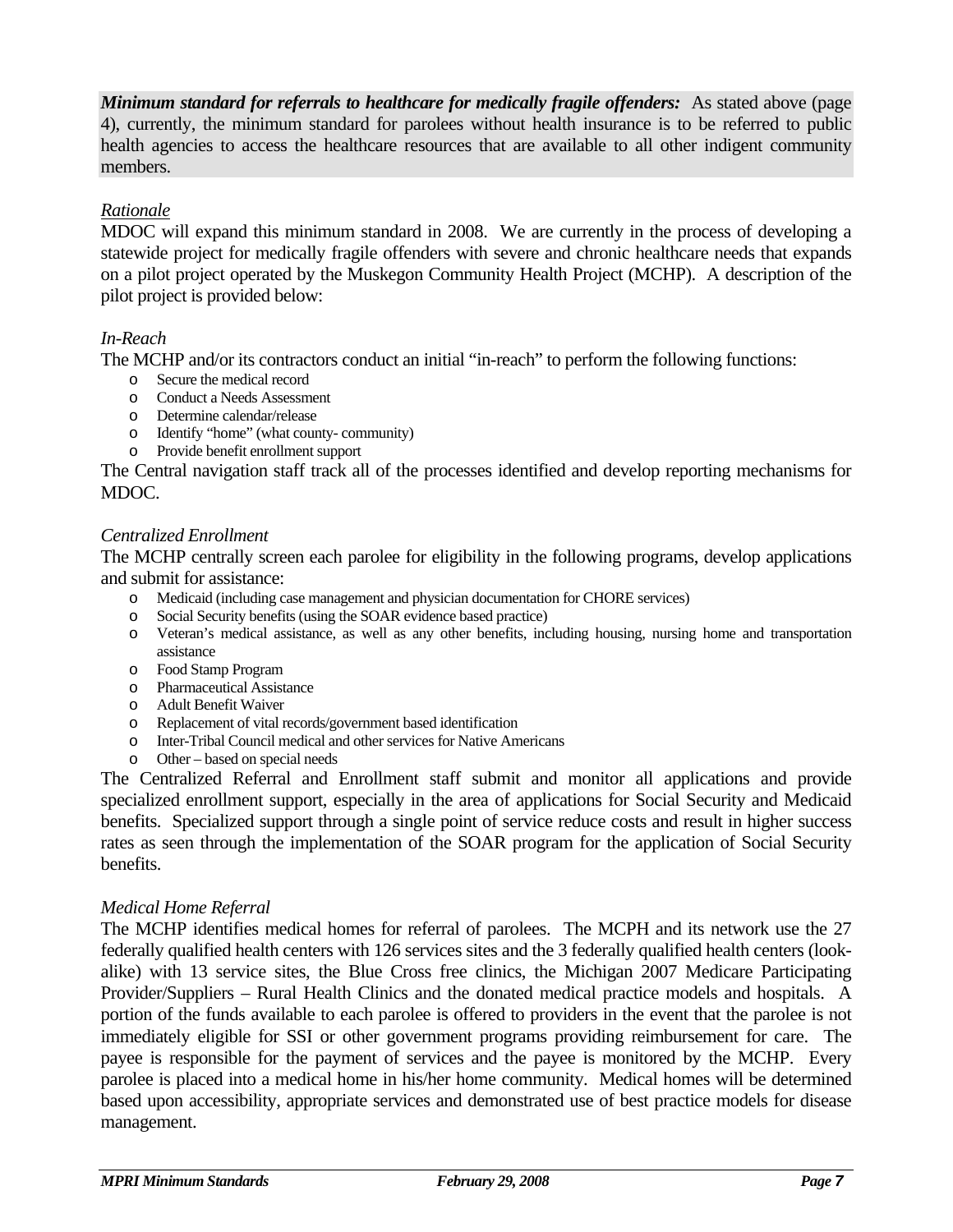#### *Local (Community Based) Navigation*

The MCHP has entered into a unit-based subcontract with locally functioning health care consortia/networks that are able to develop and administer local navigational programs for parolees. Local navigators consist of community health workers who are responsible for locally-based advocacy and support to the parolee. Where possible this infrastructure will cover a regional area. Each navigator:

- o Works with the medical home on behalf of the central system and parolee
- o Helps coordinate support services to the parolee including housing, transportation, etc. Once housing is identified, the local navigator will assist in the negotiations of the rate and provide such information as needed for the MCPH to develop a contract for the housing
- o Integrates him/herself into local MPRI activities (where possible) and access support community services through these networks

#### The local navigators ensure that:

- o Appointments are kept
- o Notification to MCHP of specific medical needs that will require additional contracts, i.e. physician services may need to be paid until the parolee is Medicaid eligible. The local navigator will negotiate for the best price and submit its recommendations to the MCHP for the contracted services
- o Pharmaceutical assistance is in place
- o Ensure that other medical services are in place
- o Data is entered about the physical and dental health status of the parolee on a web based electronic record
- o Link the parolee with faith-based organizations
- o Link the parolee with education programs for disease management
- o Meet with the parolee in their housing at least once per month to ensure that care is being adequately provided and that the contract requirements are being met by the provider of the housing

#### *Support Services*

MCHP enter into unit-based contracts with a contractor able to *supply housing with medical support* for parolees unable/unwilling to receive such care at home. The type of housing is based on the treatment needs identified in the initial assessment. The contractor will supply nursing home beds and other appropriate facilities for stabilizing the parolee's health.

The MCHP provides limited funds via contracts with local physicians or durable medical suppliers until benefits are in place to reimburse for such services. MCHP through its central navigational staff identify special need cases for additional *wrap-around* including: HIV/AIDS; native and minority populations; those with mental illness and substance abuse history.

#### *Implementation of the Standard*

Following this pilot, MDOC is prepared an RFI that has been posted to help guide the Department in the development of a statewide process to ensure medically fragile prisoners have the healthcare services they will need when they parole. The Department is seeking a qualified vendor to coordinate statewide services for medically fragile parolees.

The purpose of the Medically Fragile ReEntry Project is to provide targeted case management services for medically fragile individuals upon their release into the community. This program is intended to reduce the number of medically fragile prisoners past their ERD by establishing services allowing them to be safely released to the community where their healthcare needs and public safety restrictions can be addressed. Often when a prisoner is released with these healthcare needs, he or she is eligible for Medicaid and, coupled with funding for community health care under this project, form the funding base for the Medically Fragile ReEntry Project.

#### **ATTACHMENTS**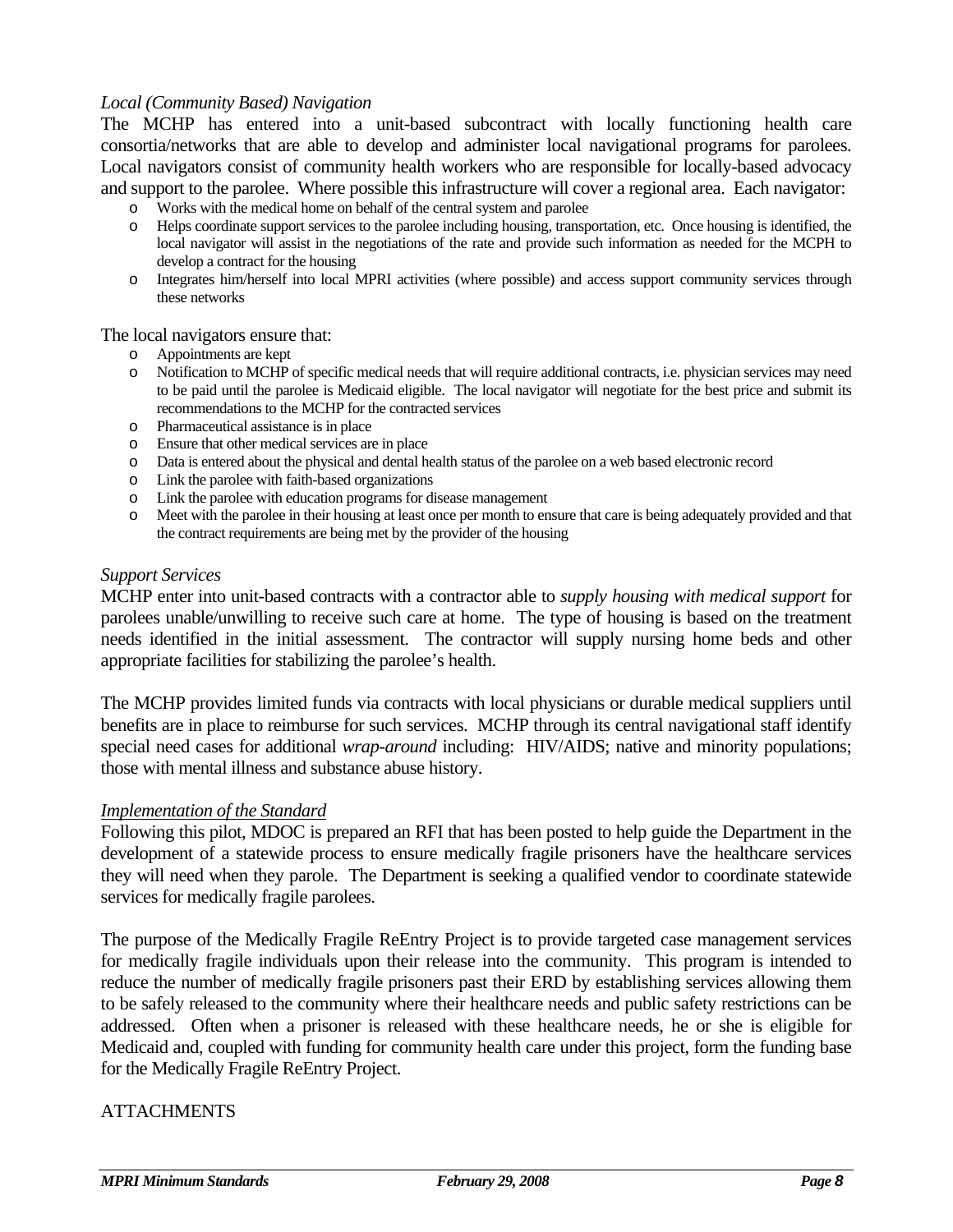# **Attachment A: Local Data Collection Spreadsheet**

The following describes the fields that are currently part of the MPRI Data Collection Spreadsheet that local sites use to report program results.

- **Offender Name:** Field is automatically populated with an offender's name when an MDOC # is entered.
- **MDOC** #: Field for an offender's 6-digit identification number.
- **Date of Birth:** Optional field provided to sites.
- **Parole Date:** Optional field provided to sites.
- **Service Group:** Field consists of a drop down menu in which to specify an offender's service group. Choices are as follows: CRP, IRU, Max Out, MPRI, Parolee Increased Risk, TRV/IDRP
- **County:** Refers to the County in which the offender is being supervised.
- **Program Name:** Name of the service provider. Provider Names are presented in a drop down menu format. Providers are linked to the county selected in the prior field.
- **Program Type:** Refers to the area of service. Program Types are presented in a drop down menu format and are linked to specific program names. Examples: Employment, Shelter/Residential, Mental Health/Counseling, Substance Abuse Treatment, etc.
- **Service Type:** Describes the type of service being provided. Service Types are presented in a drop down menu format and are linked to Program Type. I.e., Program Type of Shelter/Residential – Service Types would include: Transitional Housing, Supportive Housing, Commercial Placement, Housing Assistance/Payment, etc.
- **Referral Date:** Initial date when an offender was referred to a provider.
- **Enrollment Date:** Date when a service began and/or was received.
- **Termination Date:** Date when a service was completed and/or terminated.
- **Termination Reason:** Field that contains a drop down menu of possible termination reasons. I.e., Absconded From Program, Absconded From Supervision, Death, Discharged from Supervision, Medically Ineligible, Poor Attendance, Refused to Participate, Successful Completion, etc.
- **Other:** Open field provided to sites for miscellaneous notes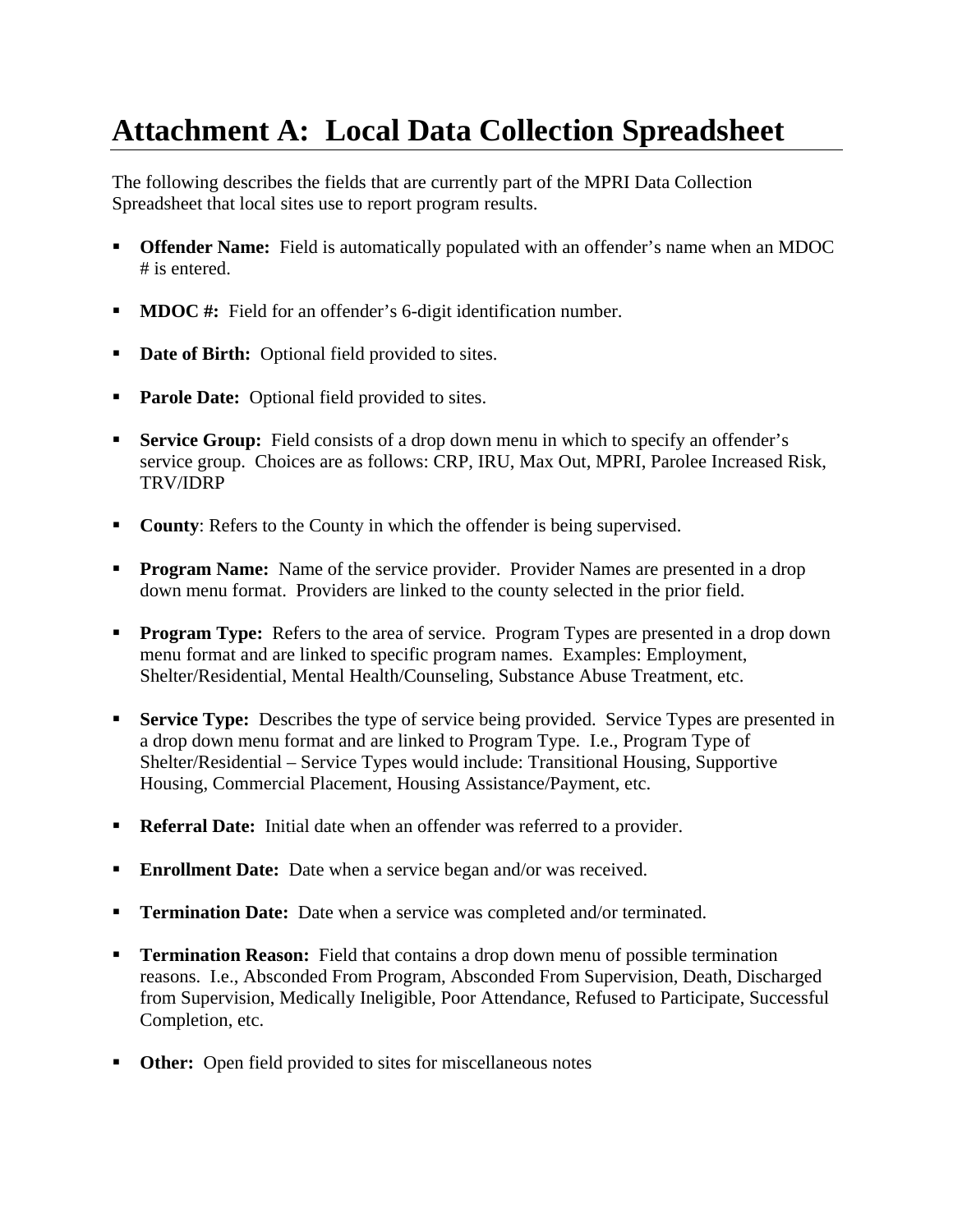

## **Michigan Prisoner ReEntry Initiative**

## **QUARTERLY STATUS REPORT**

Pursuant to Public Act 331 of 2006 Section 406 (1), (2) & (3), Section 408 & 409, Section 1008 (1) & (2), and Section 1009

December 6, 2007

Revision Log follows Table of Contents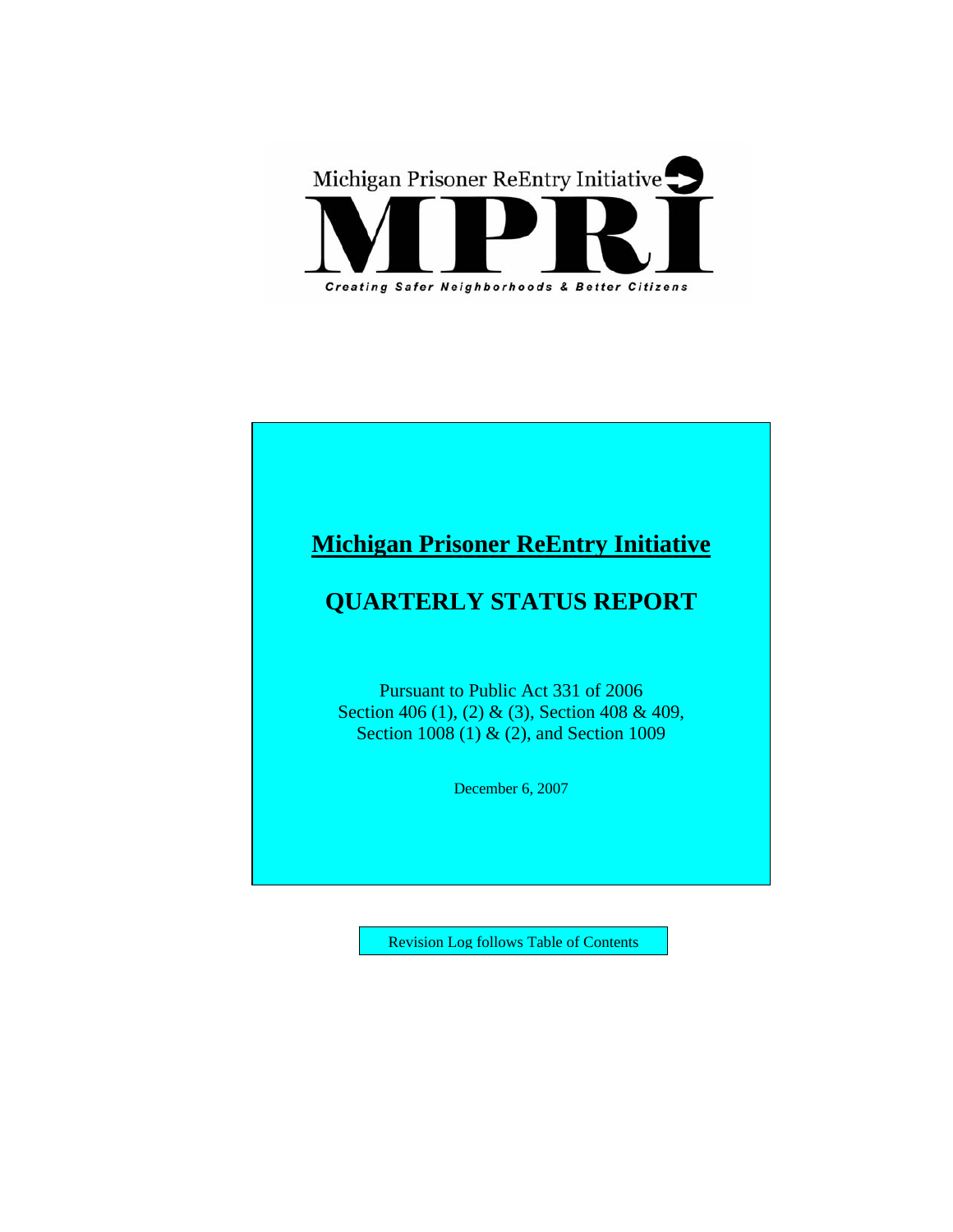#### **F) PA 331, Section 406(2): Characteristics of Prisoners Enrolled in the MPRI**

*(UPDATE THROUGH 8/31/2007)* Public Act 331 of 2006, Section 406(2) required that the department provide quarterly reports on the status and recidivism levels of offenders who participated in the MPRI and have been released, including a breakdown by the following offender types: drug, other nonassaultive, sex, and other assaultive.

The follow up of MPRI-related offenders who are released to the community is being done by systematically tracking individual offender release cohorts since the MPRI is being implemented in stages to build toward the full MPRI Model. For example, the Intensive ReEntry Units (IRU's) that were implemented in 2005 are actually "precursors" to the MPRI because while they serve as a testing ground for some MPRI practices, they had not implemented the full MPRI Model.

Similarly, the activity for the first and second rounds of official MPRI pilot sites has been concentrated on Phases II and III of the MPRI Model because the new, dynamic risk/needs assessment instrument (COMPAS) that is the lynchpin of Phase I at the point of reception into prison has not been fully implemented yet. Thus, as each cohort of MPRI-related cases transitions to parole with the escalating benefit of the MPRI Model in place, it is expected that progressively improving recidivism outcomes will be apparent.

In recognition of variable failure rates among offenders with different characteristics, and in light of the fact that the prisoners chosen for the MPRI by the Parole Board tend to be moderate to high risk for re-offense, the Office of Research and Planning has now developed matched comparisons, rather than just continuing to compare all cases to the overall baseline. While this complicated undertaking will continue to be refined, Office of Research and Planning analysts have already determined that the two most significant factors identified so far in the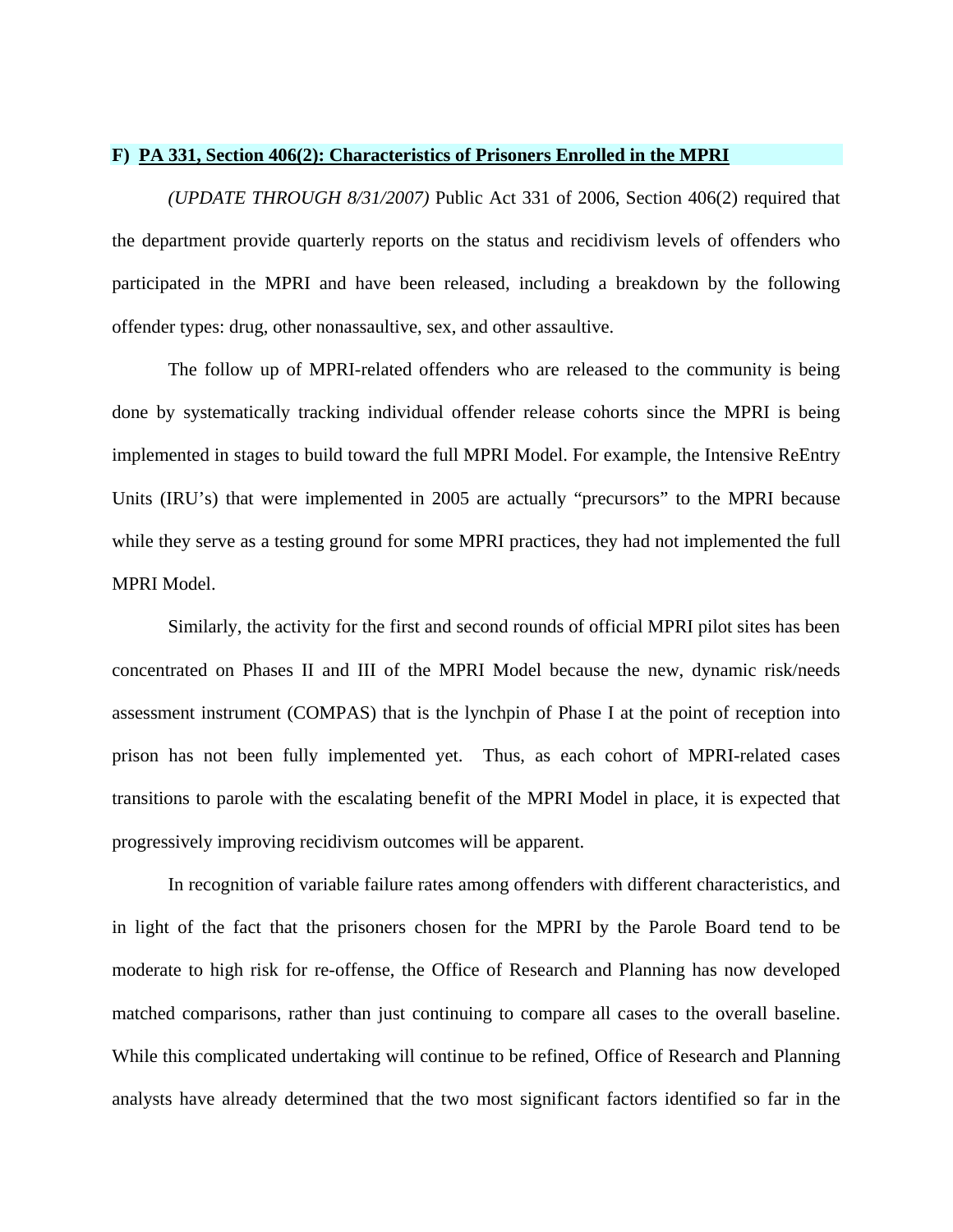differentiation between parole outcomes are a history of previous return to prison as a parole violator and county of release.

In the case of county of release, the differentiation is likely driven by local prosecutorial charging and plea bargaining practices as well as local issues such as economic/employment and housing prospects within depressed areas. The formal MPRI evaluation will eventually include examination of local community dynamics such as these.

In the case of history of prior parole failure, supplementary analysis of the 1998 baseline recidivism data shows that parolees who have a history of being returned to prison as parole violators (for either technical violations or new sentences) have a 24% greater likelihood of again failing on parole when next released, compared to parolees with no prior history of parole failure. This is consistent with the risk principle, wherein if the risk, needs and strengths of past violators are not adequately addressed before again returning them to the community, then more often than not they will continue to fail until something changes. This repetitive cycle of misbehavior is precisely what the MPRI is designed to stop – via its features of dynamic risk assessment, transition accountability planning, program intervention and community in-reach in advance of the next release.

As proof of performance that the MPRI is targeting offenders who are otherwise likely to fail on parole, 68.3% of the MPRI and IRU cases paroled through August of 2007 had a history of prior parole failure, while only 34.5% of the 1998 baseline paroles had a history of prior parole failure. **When controlling for history of prior parole failure, the overall MPRI/IRU recidivism outcomes through August of 2007 currently show a 26% improvement in total returns to prison against the 1998 baseline (across all of the release cohorts as a group.) This translates into 400 fewer returns to prison so far when compared to baseline expectations (a numerical reduction that will grow considerably if these results are sustained over a full two-year follow-up period for all cases.)**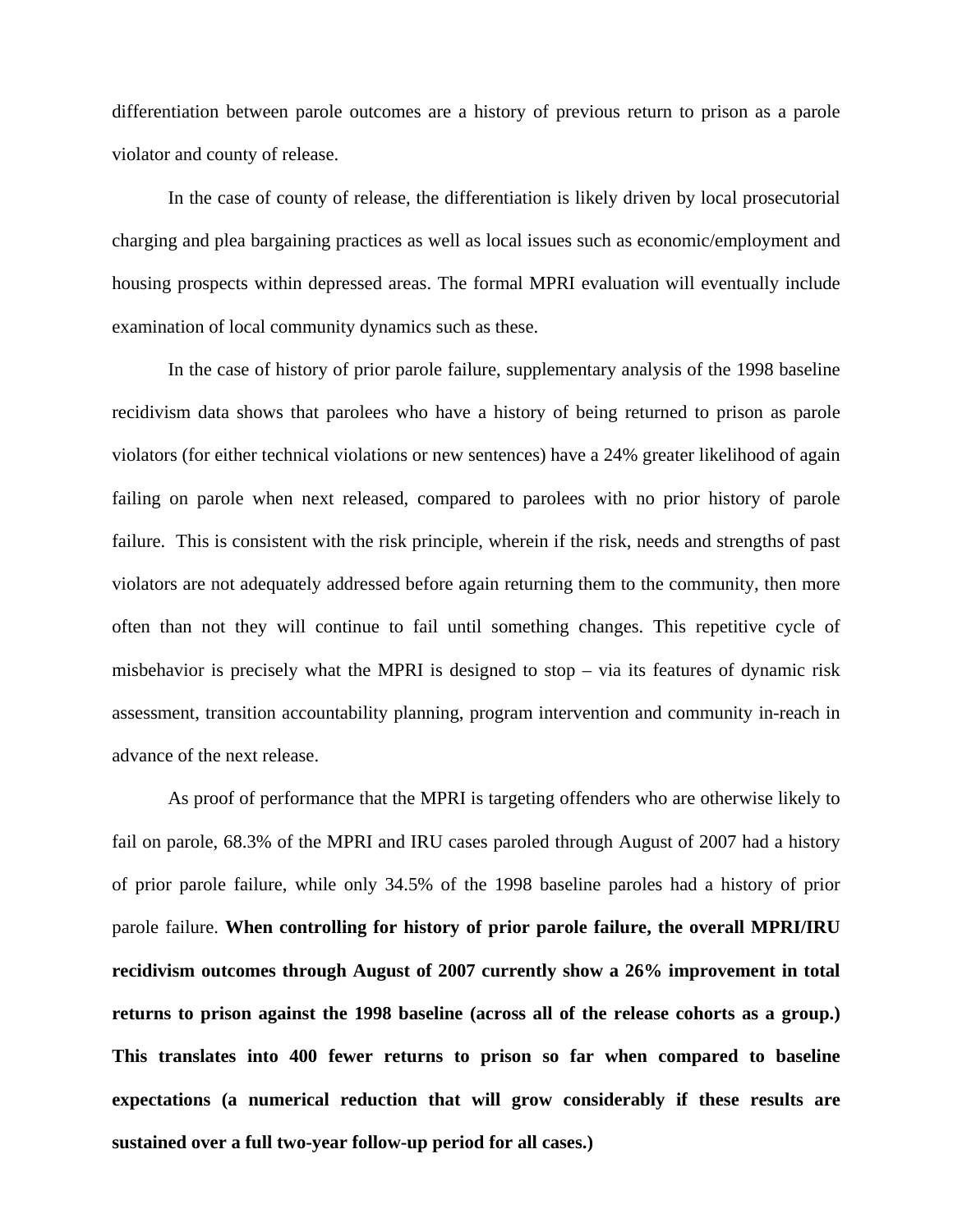Table 3 shows the more detailed status and recidivism levels of the first ten offender release cohorts as of the end of August 2007. It is important to recognize that adequate follow-up time must pass before reliable recidivism outcomes can be established, since relatively few offenders are returned to prison during the first several months following release. As of the end of August 2007, only the first 248 IRU cases who paroled in 2005 had been released long enough to enable a full two years of follow-up, and this is only 3% of all MPRI/IRU releases to date.

| Table 3: Quarterly Status/Recidivism Levels of Released MPRI-Related Participants |              |                 |                           |         |                 |         |                         |            |
|-----------------------------------------------------------------------------------|--------------|-----------------|---------------------------|---------|-----------------|---------|-------------------------|------------|
|                                                                                   |              | <b>Number</b>   | <b>Baseline Returns</b>   |         | Improvement     |         |                         |            |
|                                                                                   | Number of    | <b>Released</b> | <b>Returned to Prison</b> |         | <b>Expected</b> |         | So Far                  |            |
|                                                                                   | <b>Cases</b> | <b>Thru</b>     | Thru 8/31/07              |         | Within period   |         | <b>Against Baseline</b> |            |
|                                                                                   | To Date      | 8/31/07         | <b>Number</b>             | Percent | <b>Number</b>   | Percent | <b>Number</b>           | Percent    |
| <b>IRU 1st Cohort</b>                                                             | 687          | 687             | 280                       | 40.8%   | 332             | 48.3%   | $-52$                   | $-15.7\%$  |
| (2005 IRU releases)                                                               |              |                 |                           |         |                 |         |                         |            |
|                                                                                   |              |                 |                           |         |                 |         |                         |            |
| IRU 2 <sup>nd</sup> Cohort<br>(2006 IRU releases)                                 | 1,412        | 1,412           | 345                       | 24.4%   | 475             | 33.6%   | $-130$                  | $-27.4%$   |
|                                                                                   |              |                 |                           |         |                 |         |                         |            |
| IRU 3rd Cohort                                                                    | 642          | 642             | 41                        | 6.4%    | 71              | 11.1%   | $-30$                   | $-42.3%$   |
| $(2007 \text{ cases so far})$                                                     |              |                 |                           |         |                 |         |                         |            |
|                                                                                   |              |                 |                           |         |                 |         |                         |            |
| <b>MPRI Pilot 1st Cohort</b><br>$(1st$ round $1st$ wave)                          | 160          | 152             | 52                        | 34.2%   | 62              | 40.8%   | $-10$                   | $-16.1%$   |
|                                                                                   |              |                 |                           |         |                 |         |                         |            |
| <b>MPRI Pilot 2<sup>nd</sup> Cohort</b><br>$(1st$ round $2nd$ wave)               | 806          | 806             | 212                       | 26.3%   | 266             | 33.0%   | $-54$                   | $-20.3%$   |
|                                                                                   |              |                 |                           |         |                 |         |                         |            |
| MPRI Pilot 3rd Cohort<br>$(1st$ round $3rd$ wave)                                 | 2,467        | 2,288           | 152                       | 6.6%    | 228             | 10.0%   | $-76$                   | $-33.3%$   |
|                                                                                   |              |                 |                           |         |                 |         |                         |            |
| <b>MPRI Pilot 4th Cohort</b><br>$(2nd$ round $1st$ wave)                          | 698          | 618             | 23                        | 3.7%    | 46              | 7.4%    | $-23$                   | $-50.0\%$  |
|                                                                                   |              |                 |                           |         |                 |         |                         |            |
| <b>MPRI Statewide</b>                                                             | 602          | 499             | 5                         | 1.0%    | 11              | 2.2%    | $-6$                    | $-54.5%$   |
|                                                                                   |              |                 |                           |         |                 |         |                         |            |
| <b>MPRI Community</b>                                                             | 658          | 503             | 13                        | 2.6%    | 14              | 2.8%    | $-1$                    | $-7.1%$    |
| <b>Placement Program</b>                                                          |              |                 |                           |         |                 |         |                         |            |
|                                                                                   |              |                 |                           |         |                 |         |                         |            |
| <b>MPRI Mentally Ill</b>                                                          | 567 parole   | 250 parole      | 11                        | 4.4%    | 27              | 10.8%   | $-16$                   | $-59.3%$   |
| <b>Demonstration</b>                                                              | 146 max out  | 80 max out      | $\boldsymbol{0}$          | 0.0%    | 2               | 2.5%    | $-2$                    | $-100.0\%$ |

• An additional 1,346 MPRI cases beyond those reflected above have been identified/engaged as new FY 2008 cohorts.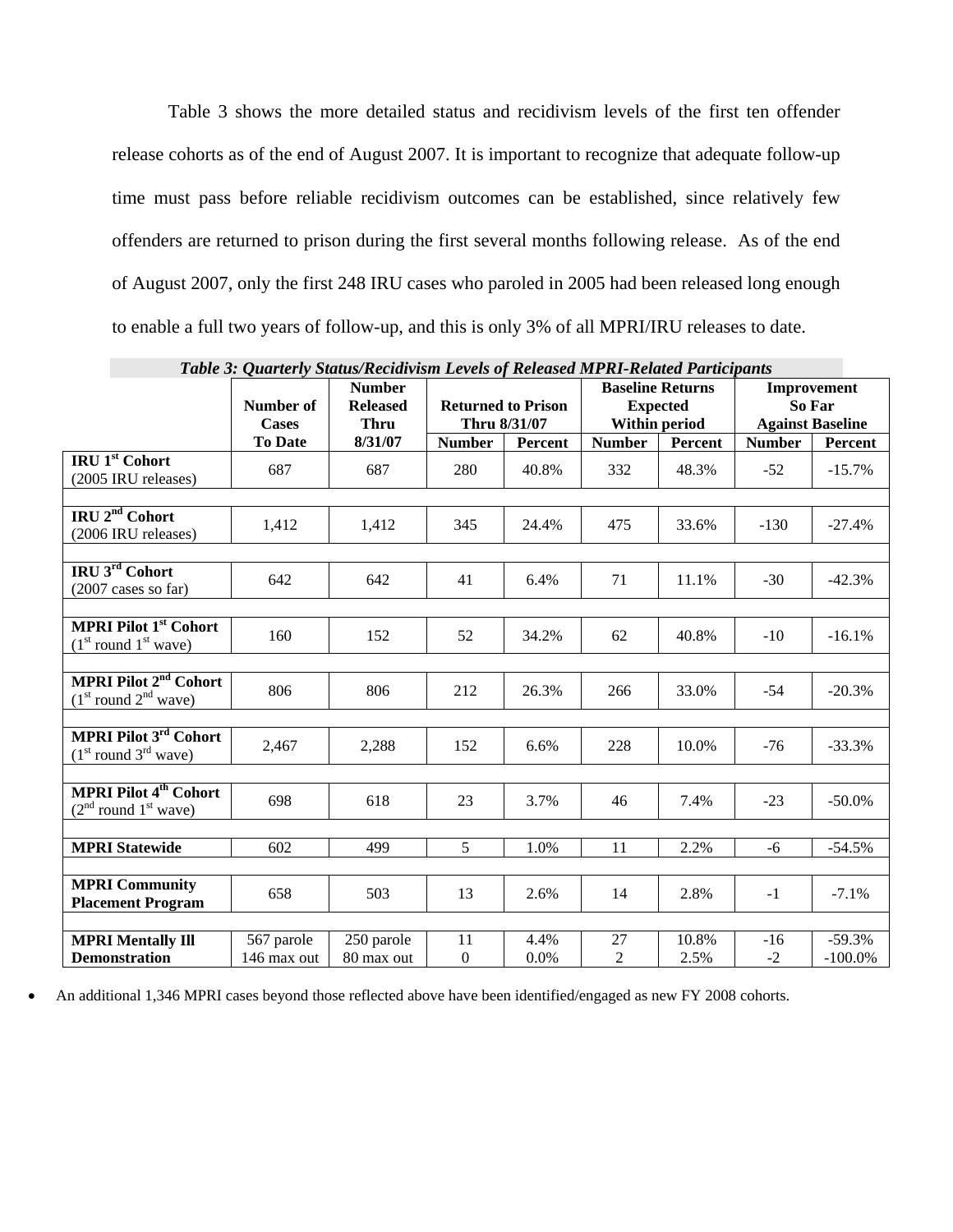#### *First IRU Offender Release Cohort (2005 Releases)*

All offenders released to parole from the IRU's in 2005 represent the first pre-MPRI offender release cohort that is being tracked. The first of these offenders transitioned to parole in February of 2005. Through August 2007, this first pre-MPRI offender release cohort has yielded a 16% improvement in returns to prison so far against the overall baseline when controlling for a history of prior parole failure, with long-term potential for a savings of up to 53 prison beds. This cohort will continue to be tracked with the expectation that, even if these results diminish over time, at least modest improvements in return to prison and time to failure will be maintained for this initial group.

#### *Second IRU Offender Release Cohort (2006 Releases)*

All offenders released to parole from the IRU's in 2006 represent the second pre-MPRI cohort to be tracked. There are 1,412 cases in this cohort, and less than 25% returned to prison through the end of August 2007. Although the numbers involved are too small to draw statistically significant conclusions this early, this represents a 27% improvement in returns to prison so far against the overall baseline when controlling for a history of prior parole failure.

#### *Third IRU Offender Release Cohort (2007 Releases)*

All offenders released to parole from the IRU's in 2007 represent the third pre-MPRI cohort to be tracked. This cohort of 642 released cases was closed out at the end of May because the IRU locations have been re-designated as "MPRI Statewide" pilot site facilities. Less than 7% had returned to prison through the end of August. Although the numbers involved are too small to draw statistically significant conclusions this early, this represents a 42% improvement in returns to prison so far against the overall baseline when controlling for a history of prior parole failure.

*First MPRI Round 1 Pilot Site Offender Release Cohort*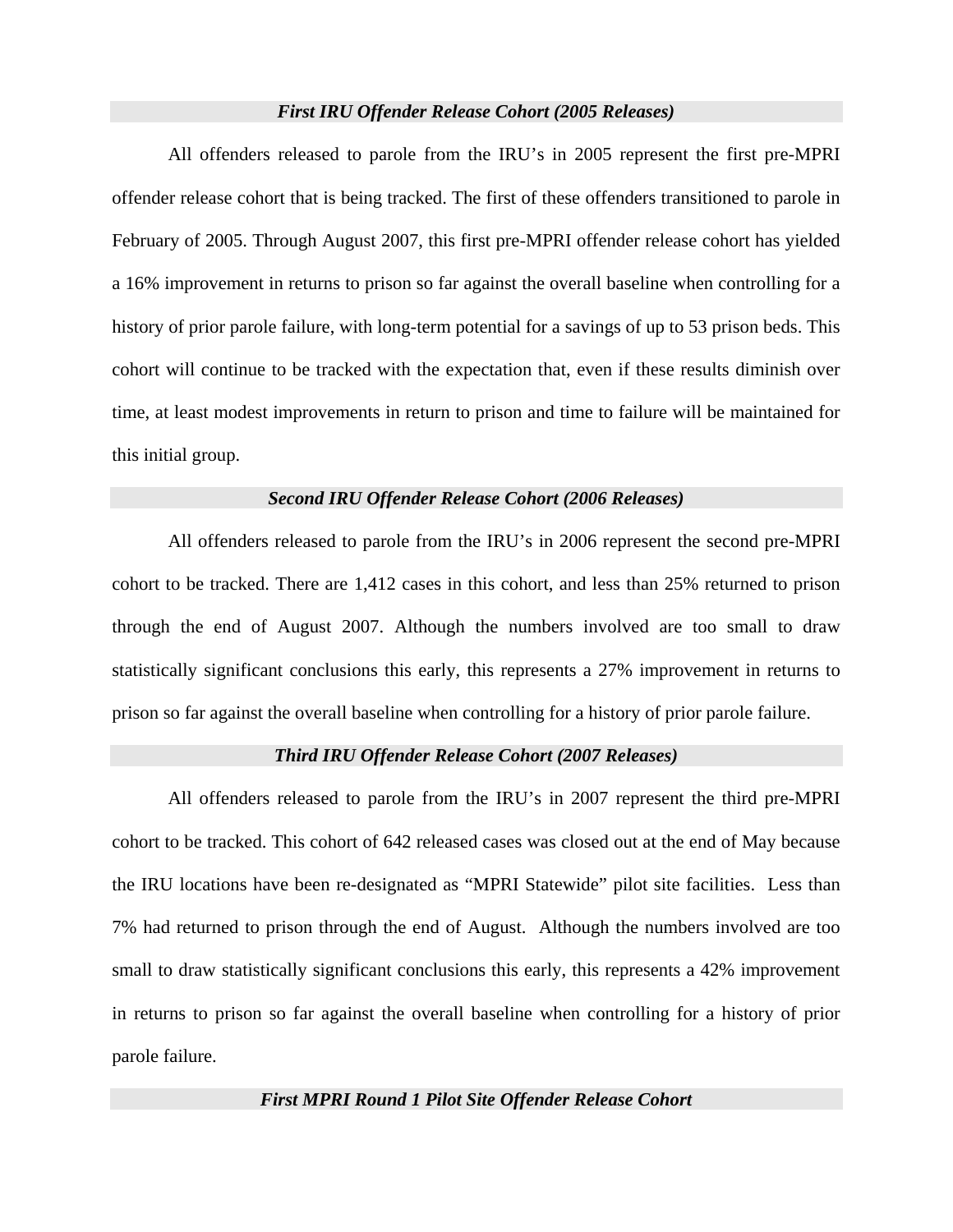The first official MPRI pilot site offender release cohort consisted of 160 offenders (20 at each of eight pilot sites). Six of these offenders had their paroles suspended prior to release and received continuances instead; two due to pending charges, three due to institutional misconduct, and one due to failure to complete the statutory GED educational requirement. Two more of the original 160 were paroled, but ultimately as non-MPRI cases.

These first official MPRI offenders began paroling in November and December of 2005, and all had transitioned to parole by the end of April 2006. Less than 35% had returned to prison through the end of August 2007. Although the numbers involved are too small to draw statistically significant conclusions this early, this represents a 16% improvement in returns to prison so far against the overall baseline when controlling for a history of prior parole failure.

#### *Second MPRI Round 1 Pilot Site Offender Release Cohort*

The  $2<sup>nd</sup>$  wave of first round MPRI pilot site cases began to be released in larger numbers in May 2006, and all 806 cases had transitioned to parole by the end of September. Through the end of August 2007, only about 26% had returned to prison. Although the numbers involved are too small to draw statistically significant conclusions this early, this represents a 20% improvement so far against the overall baseline when controlling for a history of prior parole failure. In total, over 1,800 prisoners were targeted (paroled/engaged/identified) for the MPRI in FY 2006, with each release cohort (4-6 month cycles) benefiting from fuller implementation of the complete MPRI Model – as have the newer FY 2007 release cohorts.

#### *Third MPRI Round 1 Pilot Site Offender Release Cohort*

The 3<sup>rd</sup> wave of first round MPRI pilot site cases began to be released in October 2006, and 2,288 had paroled by the end of August 2007. Less than 7% of these cases had returned to prison by the end of August. Although the numbers involved are too small to draw statistically significant conclusions this early, this represents a 33% improvement so far against the overall baseline when controlling for a history of prior parole failure.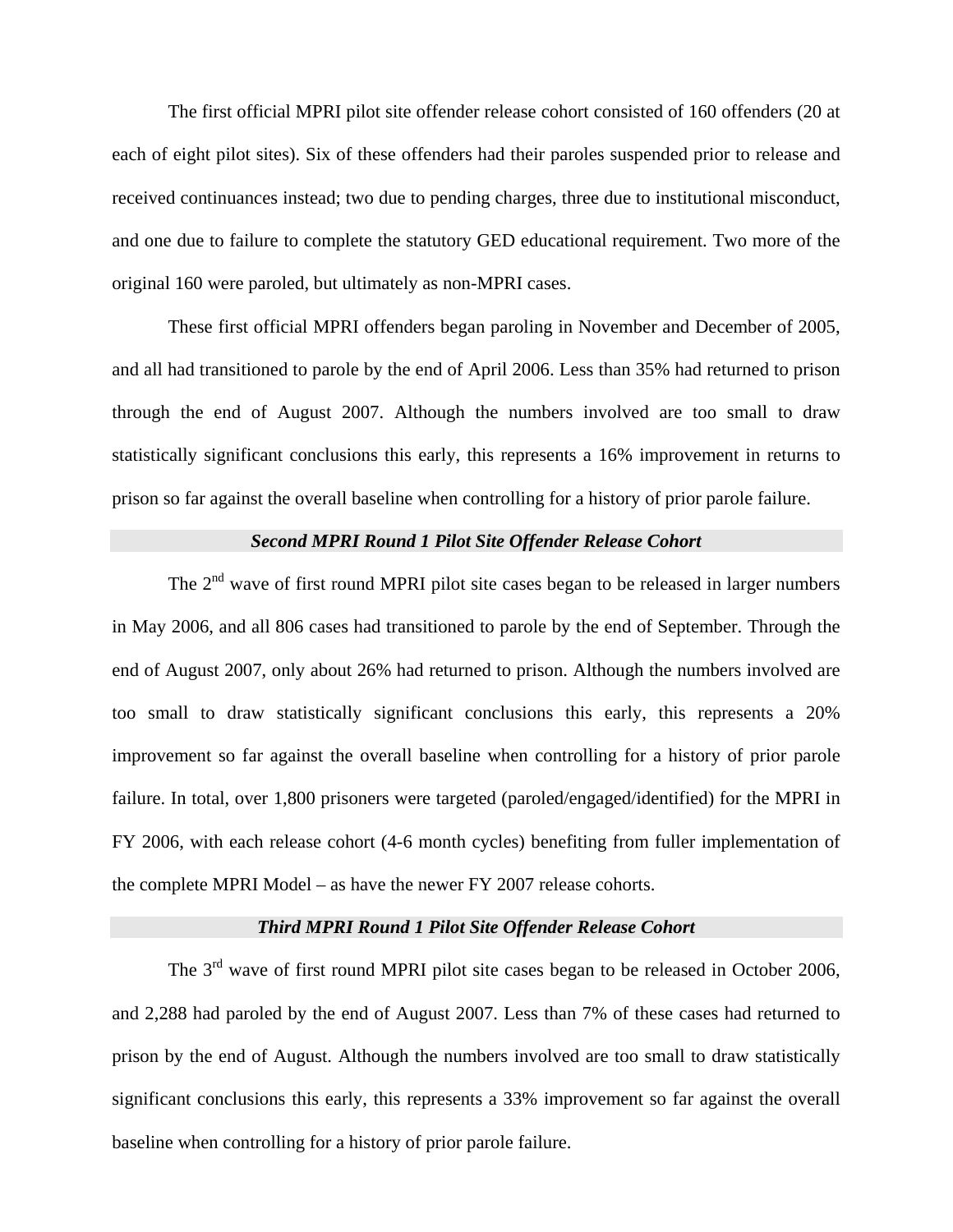#### *First MPRI Round 2 Pilot Site Offender Release Cohort*

The  $1<sup>st</sup>$  wave of second round MPRI pilot site cases began to be engaged with the seven new pilot sites in October 2006, and 618 had paroled by the end of August 2007, with less than 4% returned to prison by the end of August. Although the numbers involved are too small to draw statistically significant conclusions this early, this represents a 50% improvement so far against the overall baseline when controlling for a history of prior parole failure.

#### *MPRI Statewide Offender Release Cohort (FY 2007)*

In the first half of 2007, the IRU locations were re-designated as "MPRI Statewide" facilities, so a new offender release cohort was started in June 2007 for tracking MPRI paroles from those facilities. Through August of 2007, 499 MPRI Statewide cases were paroled, and only 1% had been returned to prison. Although the numbers involved are too small to draw statistically significantly conclusions this early, this represents a 55% improvement in returns to prison so far against the overall baseline when controlling for a history of prior parole failure.

#### *MPRI Community Placement Program Offender Release Cohort*

The MPRI Community Placement Program (CPP) is a demonstration program composed of integrated transitional services coupled with rigorous drug testing and sanctions. The CPP is restricted to offenders who are serving active prison sentences for only drug crimes or other nonviolent, non-weapons-related crimes who are already past their earliest release dates due to either previous denial of parole or return to prison as violators of parole conditions.

The program consists of four phases which assess, refer, and place parolees into community-based transitional residential housing and services. The initial phase is the standard MPRI In-Reach phase, followed by placement in a community-based programming center, and then eventual transition to an approved home placement (with electronic monitoring as necessary) and access to programming, assistance and services. The final phase allows for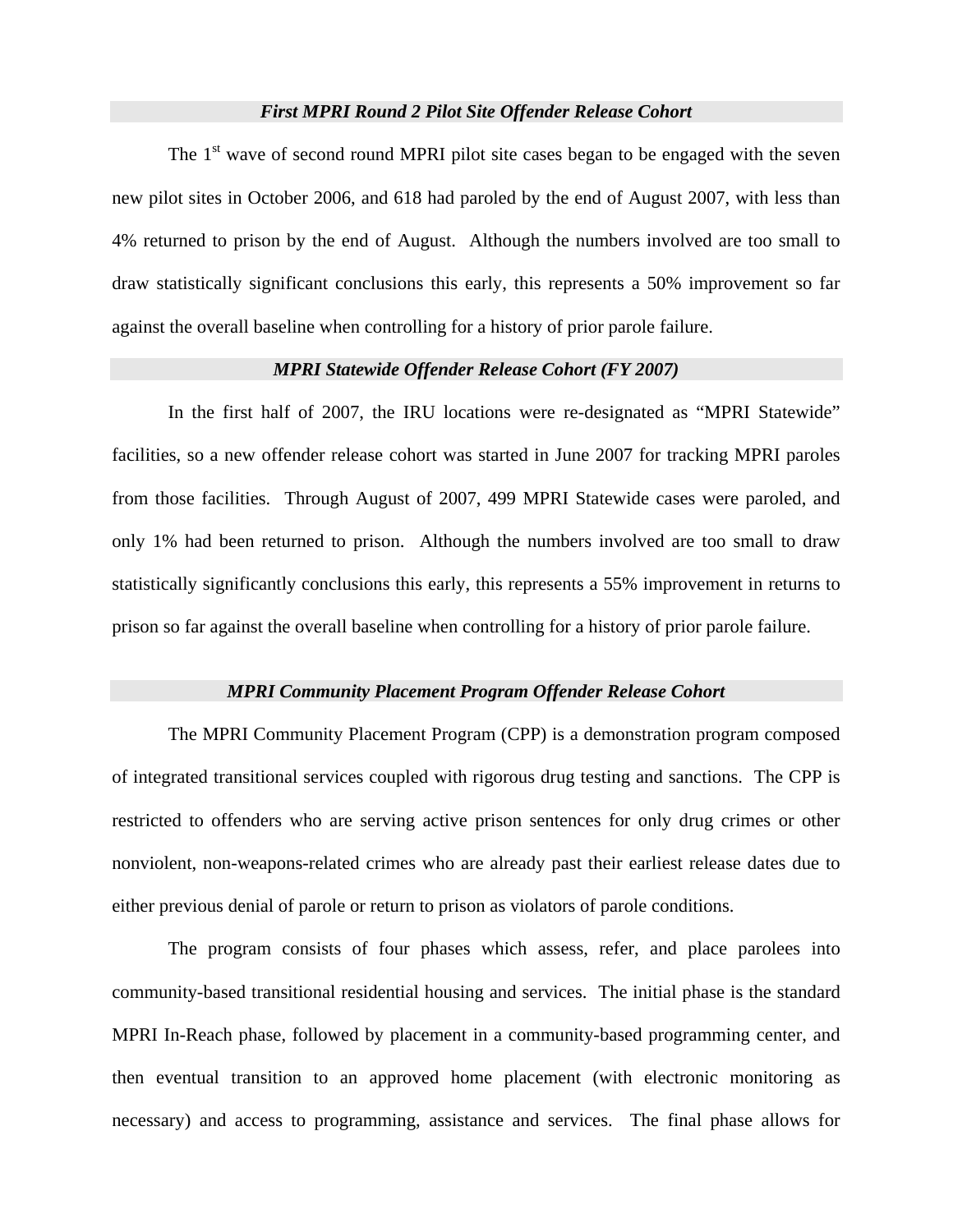periods of return to the community-based programming center if necessary for reasons such as rule noncompliance, family conflict or loss of home status.

Paroles to the CPP began in June of 2007 and the total number scheduled to be paroled under the program is 658 (out of an initial potential offender pool of 2,539 that was reviewed for consideration by the parole board), all of whom are expected to transfer to parole status by the end of 2007. Through August 2007 there were 503 releases to the CPP, with fewer than 3% returned to prison so far. Although the numbers involved are too small to draw statistically significantly conclusions this early, this represents a 7% improvement in returns to prison so far against the overall baseline when controlling for a history of prior parole failure.

#### *MPRI Mentally Ill Inmate Demonstration Project*

The first 713 mentally ill inmates have been engaged in this demonstration project (starting in January of 2006), with the first 330 released to parole status or discharged on the maximum sentence by the end of August 2007. The first 713 cases engaged in the demonstration project consisted of 567 potential transitions to parole and 146 discharges on the maximum sentence (with aftercare arranged proactively for the latter cases for the first time). These demonstration project figures do not include community referrals to provide funding for mental health services for separate cases who were already on parole.

Of the first 330 cases returned to the community, about three-quarters were paroled and the remainder discharged on the maximum sentence. Less than 5% of the parolees had returned to prison by the end of August 2007. None of the "max-outs" had returned to prison. Although the numbers involved are too small to draw statistically significant conclusions this early, this represents a 59% - 100% improvement so far against the baseline rate of return to prison for mentally ill offenders who have been released back into the community.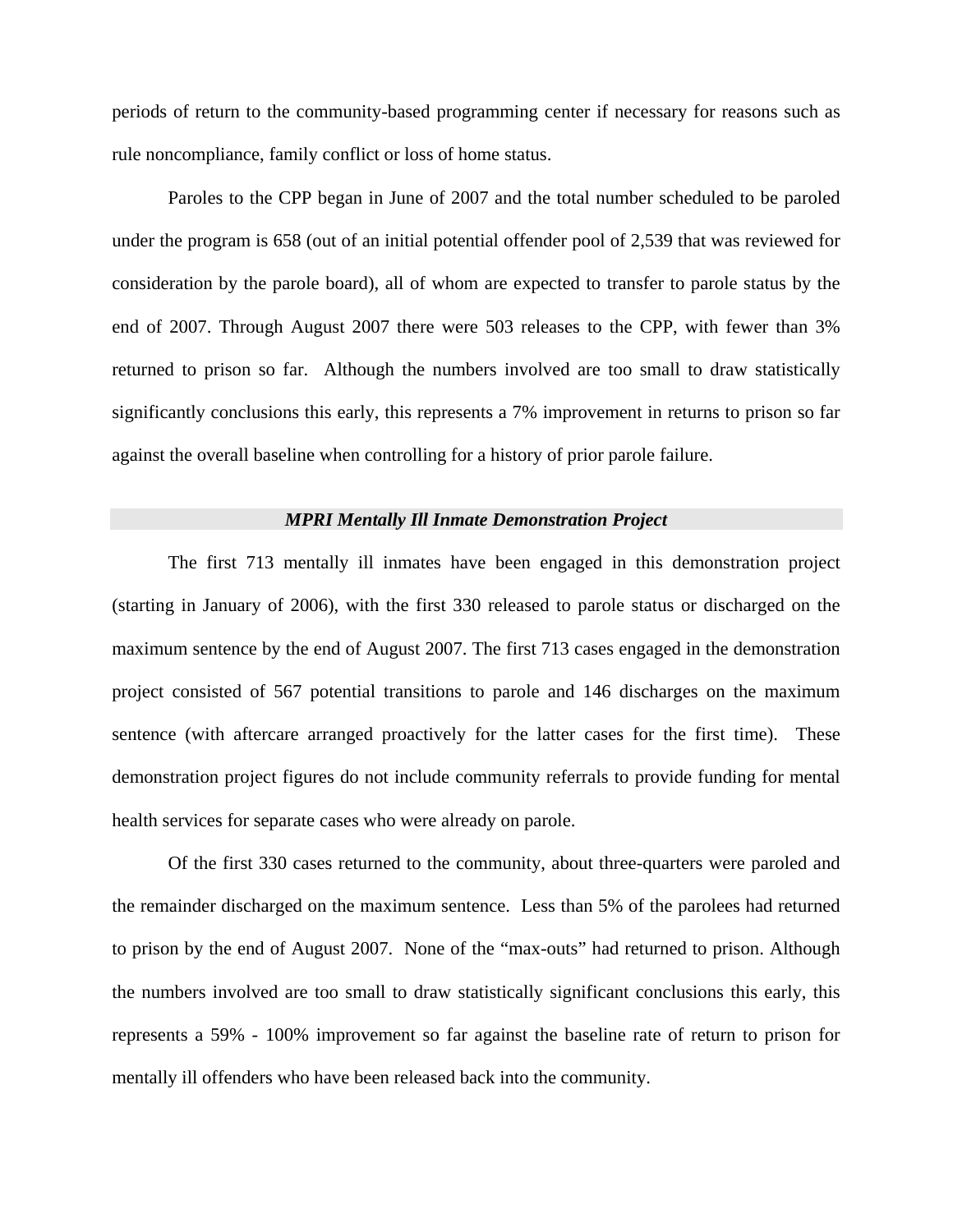#### *MPRI-Related Offender Release Cohorts by Crime Group*

Table 4 shows the principal crimes for which sentences were being served among those offenders transitioned to parole (or discharged) so far from the first offender release cohorts. Sentences for drug and other nonassaultive crimes are understandably the most common for these initial offender release cohorts. After successes are achieved and parole board confidence in positive outcomes is increased, it is anticipated that the mix of offenses will gradually include a higher proportion of assaultive cases.

|                                         |            | <b>Other</b>      |       | таже 7. Стине Огоиру јог на ка-кенией 1 иниераниз кенеизей 1 нги 0/51/07<br><b>Other</b> |              |
|-----------------------------------------|------------|-------------------|-------|------------------------------------------------------------------------------------------|--------------|
|                                         | <b>Sex</b> | <b>Assaultive</b> | Drug  | <b>Nonassaultive</b>                                                                     | <b>Total</b> |
| <b>IRU 1st Cohort</b>                   | 42         | 202               | 127   | 316                                                                                      | 687          |
| (2005 IRU releases)                     | 6.1%       | 29.4%             | 18.5% | 46.0%                                                                                    | 100%         |
|                                         |            |                   |       |                                                                                          |              |
| IRU 2 <sup>nd</sup> Cohort              | 65         | 451               | 226   | 670                                                                                      | 1,412        |
| (2006 IRU releases)                     | 4.6%       | 31.9%             | 16.0% | 47.5%                                                                                    | 100%         |
| IRU 3rd Cohort                          | 33         | 197               | 117   | 295                                                                                      | 642          |
| (2007 cases so far)                     | 5.1%       | 30.7%             | 18.2% | 46.0%                                                                                    | 100%         |
|                                         |            |                   |       |                                                                                          |              |
| <b>MPRI Pilot 1st Cohort</b>            | $\Omega$   | 33                | 38    | 81                                                                                       | 152          |
| $(1st$ round $1st$ wave)                | $0.0\%$    | 21.7%             | 25.0% | 53.3%                                                                                    | 100%         |
|                                         |            |                   |       |                                                                                          |              |
| MPRI Pilot 2 <sup>nd</sup> Cohort       | 31         | 217               | 147   | 411                                                                                      | 806          |
| $(1st$ round $2nd$ wave)                | 3.8%       | 26.9%             | 18.2% | 51.0%                                                                                    | 100%         |
| <b>MPRI Pilot 3rd Cohort</b>            |            |                   |       |                                                                                          |              |
|                                         | 108        | 783               | 384   | 1,013                                                                                    | 2,288        |
| $(1st$ round $3rd$ wave)                | 4.7%       | 34.2%             | 16.8% | 44.3%                                                                                    | 100%         |
| <b>MPRI Pilot 4<sup>th</sup> Cohort</b> | 42         | 192               | 114   | 270                                                                                      | 618          |
| $(2nd$ round $1st$ wave)                | 6.8%       | 31.1%             | 18.4% | 43.7%                                                                                    | 100%         |
|                                         |            |                   |       |                                                                                          |              |
| <b>MPRI Statewide</b>                   | 24         | 188               | 88    | 199                                                                                      | 499          |
|                                         | 4.8%       | 37.7%             | 17.6% | 39.9%                                                                                    | 100%         |
|                                         |            |                   |       |                                                                                          |              |
| <b>MPRI Community</b>                   | $\Omega$   | $\theta$          | 134   | 369                                                                                      | 503          |
| <b>Placement Program</b>                | 0%         | 0%                | 26.6% | 73.4%                                                                                    | 100%         |
|                                         |            |                   |       |                                                                                          |              |
| <b>MPRI Mentally Ill</b>                | 30         | 123               | 24    | 153                                                                                      | 330          |
| <b>Demonstration</b>                    | 9.1%       | 37.3%             | 7.3%  | 46.4%                                                                                    | 100%         |

*Table 4: Crime Groups for MPRI-Related Participants Released Thru 8/31/07*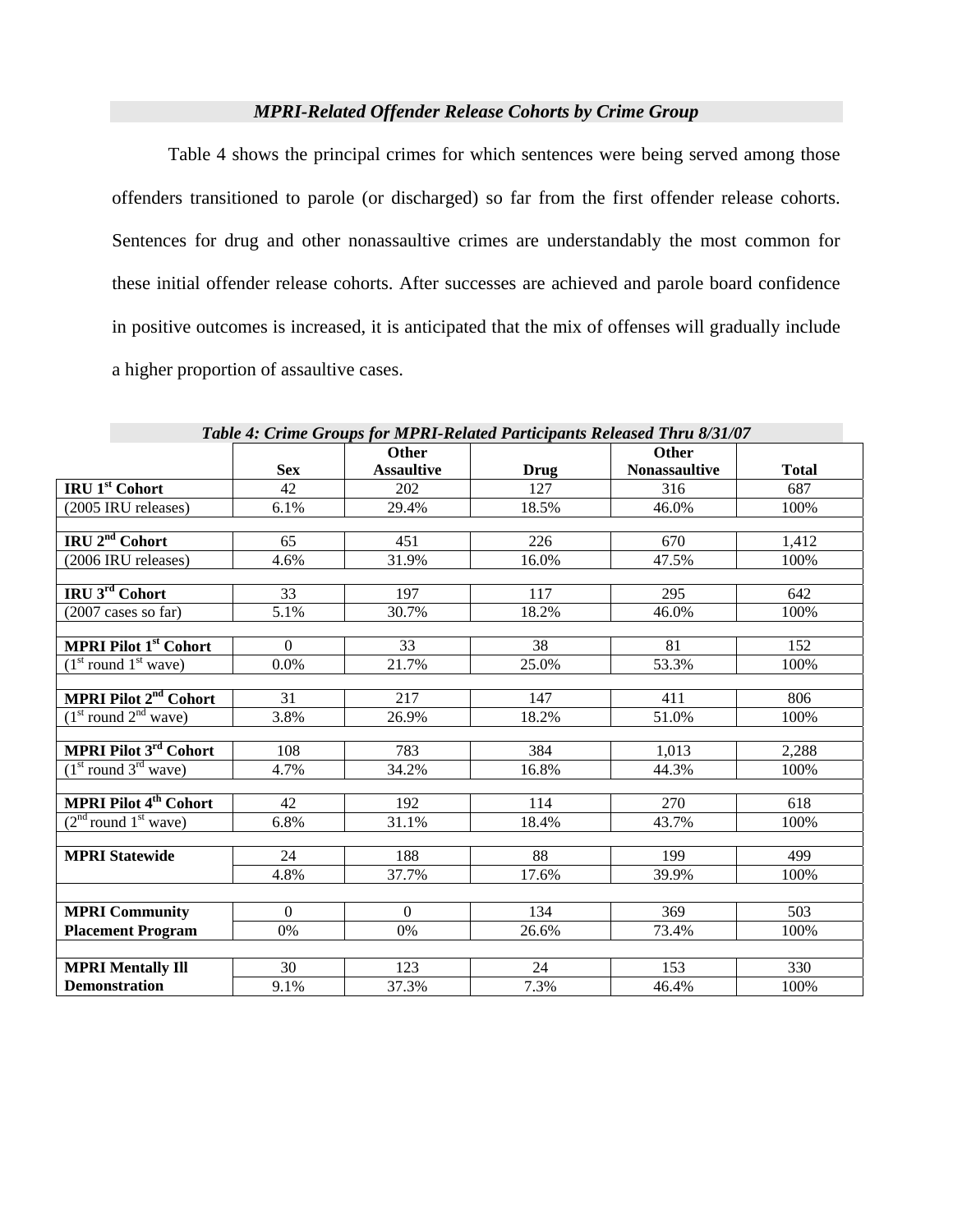**Number: 2005-01 (REVISED) Effective Date: 11/21/2007** 

# **FOA MEMORANDUM**

- **TO: All Field Staff**
- **FROM: John S. Rubitschun Field Operations Administration**

#### **SUBJECT: Referrals to Residential Substance Abuse Treatment and Transitional Housing**

Access to MDOC funded residential substance abuse treatment programs is restricted to those cases for which such treatment has been pre-approved by the Substance Abuse Section (SAS). If SAS determines that residential substance abuse treatment is not justified, the offender shall be referred to outpatient or other available alternatives.

Residential substance abuse treatment programs that receive Office of Community Corrections (OCC) funding will not be managed under this system. Field agents should continue to access OCC programs as established by local guidelines.

Referrals to MDOC funded residential substance abuse treatment, Domiciliary Intensive Outpatient Program (DIOP) OR SAS Transitional Housing shall be documented in case notes and in the Transition Accountability Plan (TAP). Referrals are completed as follows:

• The supervising or referring agent shall complete the CFJ-306 in OMNI within Reports/Offender Booking Reports and then direct an e-mail to MDOC-OSAS@michigan.gov as notification of the referral. The subject line of the e-mail shall be "Referral" followed by the offender's name and MDOC number. Due to confidentiality laws, it is imperative that the referring agent forwards the CFJ-306 to the appropriate e-mail address as identified above.

Note: The CFJ-306 must be completed in OMNI before a referral is made. If e-mail is unavailable, the supervising agent shall fax notification of the referral to SAS at (517) 241-8490, using the subject information as noted above.

• SAS is responsible for screening all referrals to MDOC funded residential substance abuse treatment programs while reviewing the CFJ-306 and offender case notes in OMNI. For those offenders who carry the MPRI designation, SAS will review the goals and tasks in the TAP. To be eligible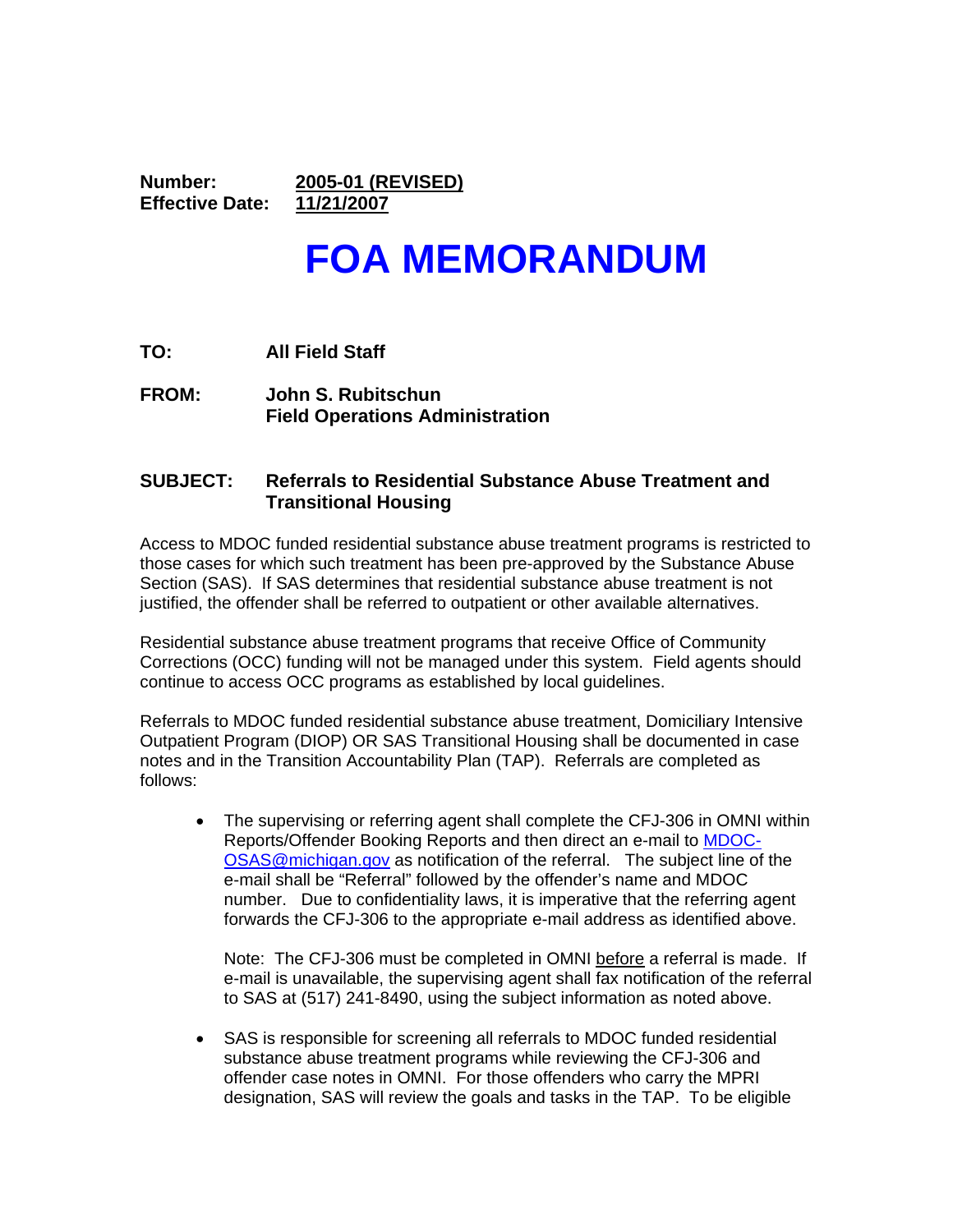for services the TAP must include goal and a task for housing or residential treatment.

Note: In order to guarantee availability of accurate screening data, the supervising agent shall ensure that offender information recorded in OMNI (e.g., case notes, SA test results, employment, residence, previous treatment, etc.) and the TAP is complete and up-to-date. This includes but is not limited to all tabs within Assessment/Case Planning, Offender Details and the Needs and Goals contained within the TAP.

- SAS staff will contact the supervising and/or referring agent once the screening is complete and will advise whether residential substance abuse treatment, DIOP, or SAS Transitional Housing is approved. If approved, SAS will provide the program referral information including treatment location, contact person, date and time of entry via e-mail. If residential substance abuse treatment, DIOP or SAS Transitional Housing is denied, SAS will provide the reason(s) for denial to the supervising and referring agent if applicable.
- As part of the MPRI process to address gaps in service capacity for parolees in need of residential treatment and/or transitional housing, Program Services Unit (PSU) staff within SAS will review referrals that were denied due to lack of existing financial resources. Referrals that were denied will be considered for placement with a provider (residential or transitional housing) only for those parolees designated to obtain MPRI services. Placements will only occur for those MPRI parolees who have a completed TAP which identifies the Need and a requested Task.
- The supervising agent shall document the SAS response in case notes and in the TAP within the Task field area ensuring the offender is either instructed to enter residential substance abuse treatment, transitional housing (as provided in the SAS program referral information) or referred for outpatient or other available alternatives. This includes processing the request to the Parole Board for added special conditions as needed. Supervising agents shall coordinate transportation to residential and transitional housing locations.
- Immediately upon receiving SAS approval for placement in residential substance abuse treatment, the supervising agent shall record the referral in the OMNI Offender Referral tab of Contract Management/Offender Referral Maintenance and create the CFJ-140 in OMNI within the Reports/Program Assignment Report. Agents shall also update the TAP within the Task field area.

SAS will assess for residential treatment placement and prioritize those placements based on established risk factors. Offenders that pose a significant risk to the public shall receive priority for residential treatment placement. Priority for the residential placement is based on the following criteria in identifying significant risk:

1. Offender type (i.e., prisoner, parolee or probationer).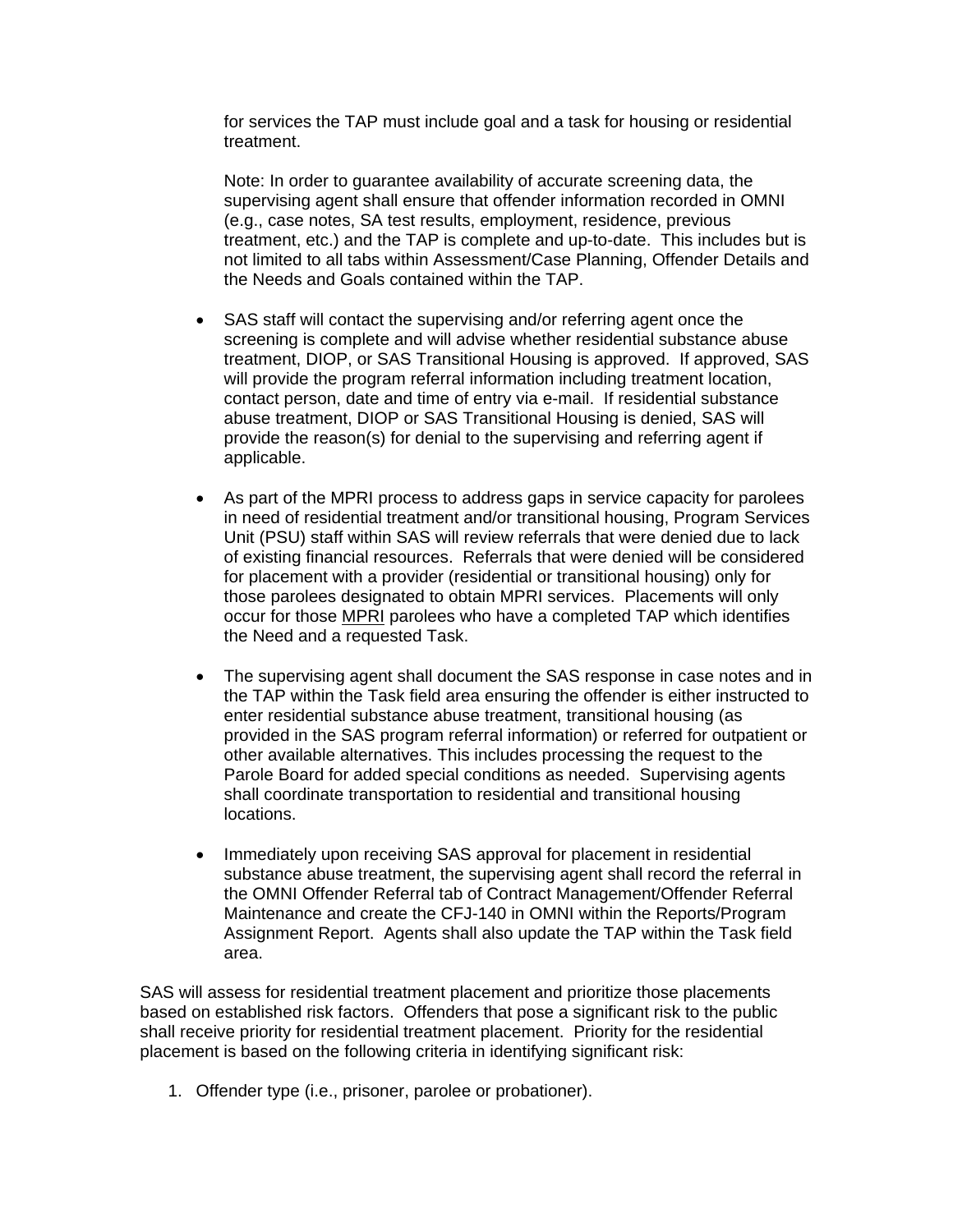- 2. The nature of the offense for which the offender is currently serving.
- 3. MDOC assault risk factors or COMPAS scores.
- 4. Type of drug abused (e.g. alcohol, heroine).
- 5. Substance use or abuse that is indicative of the need of substance abuse treatment in a residential setting in order to stabilize the offender (e.g., the offender is unable to maintain employment, has been evicted from their home placement or has been arrested regarding alleged criminal activity)
- 6. Prior residential treatment failures
- 7. Documented Need within TAP is required on all cases but will be applied only for those referrals initially denied but meet criteria above.

Examples of offenders that could receive priority:

- 1. Parolees serving for identified sex offenses
- 2. Parolees convicted of OUIL 3rd
- 3. Parolees with a MDOC assault screen of very high or high
- 4. Parolees with a COMPAS score of 8 to 10 on the violence and recidivism scales
- 5. Parolees with significant mental health history
- 6. Pregnant women
- 7. CRP prisoners

For offenders in need of emergency placement (i.e., an offender needing same-day placement due to medical needs or local detention limitations, etc.), the supervising agent or referring agent, when applicable; shall complete the CFJ-306 in OMNI within Reports/Offender Booking Reports and then telephone SAS at (866) 672-3800 to advise of the emergency referral. The remainder of the referral process shall be completed as indicated above. Note: If the need for emergency placement occurs when the agent does not have access to OMNI, SAS staff will complete the CFJ-306 in OMNI based on information provided during the telephone referral.

Once an offender is admitted into residential treatment, SAS staff will monitor the offender's treatment. While an offender is in residential treatment, the supervising agent shall establish the offender's appropriate supervision level at "CRP - Residential Drug Treatment" or "Parole Minimum Administrative" or "Probation Minimum Administrative".

SAS will make every attempt to advise the supervising agent/supervisor of the offender's estimated discharge date no later than two weeks prior to that date. The supervising agent shall ensure appropriate placement for offender success is arranged for all parolees but by coordinating with representatives from the MPRI Transition Team for all MPRI parolees. Supervising agents shall also ensure that reporting instructions are provided to the offender prior to release from treatment and documented in case notes.

Upon discharge or termination from residential treatment or transitional housing, the supervising agent shall immediately terminate the program referral in the OMNI Referral Termination tab in Contract Management/Offender Referral Maintenance as well as update the TAP within the Task area while also establishing the offender's appropriate supervision level.

DKS/TLC/CT:11/07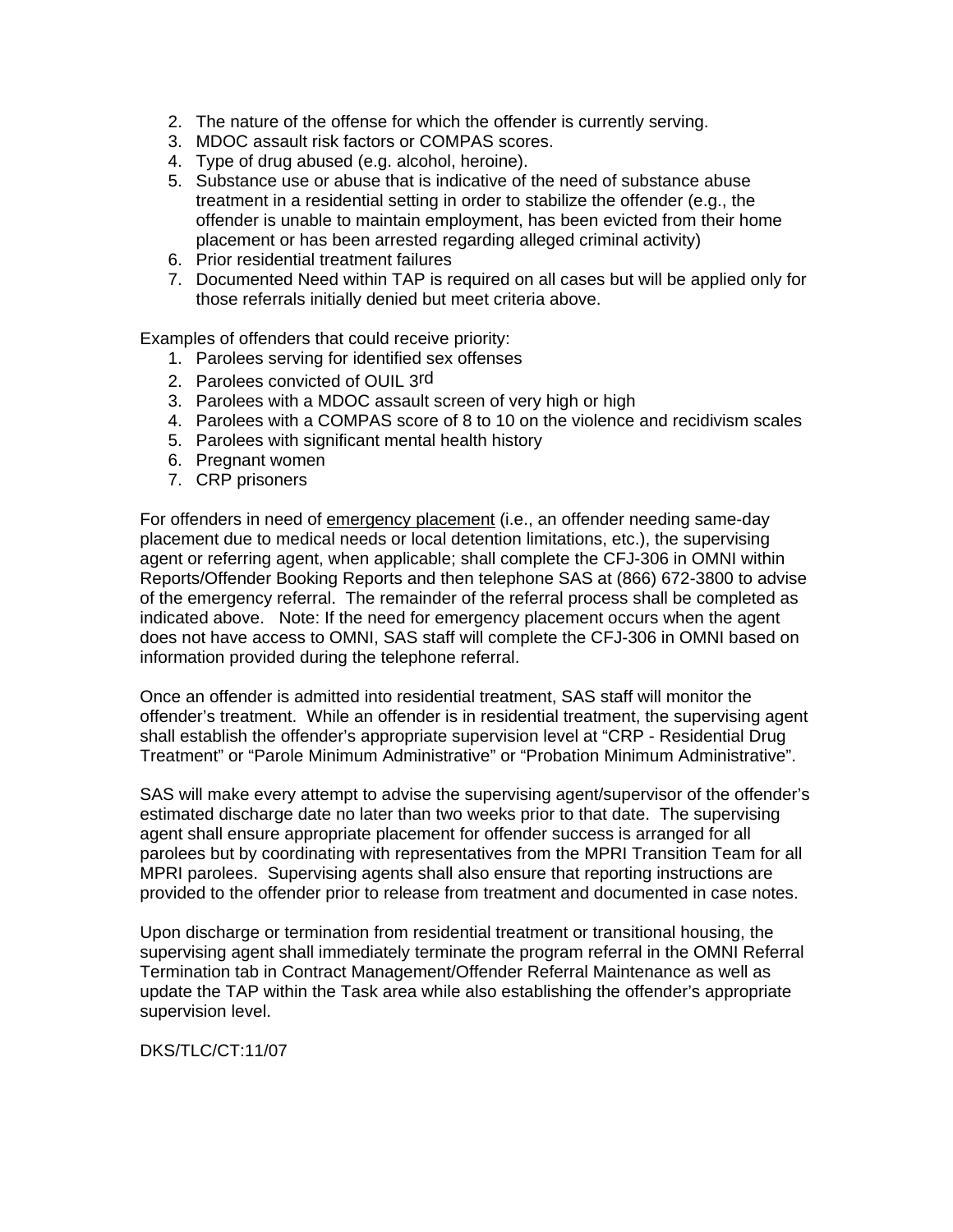

JENNIFER M. GRANHOLM GOVERNOR

STATE OF MICHIGAN DEPARTMENT OF CORRECTIONS LANSING *Sent Via E-Mail* 

 PATRICIA L. CARUSO DIRECTOR

**Date:** November 30, 2007

**To:** MPRI Community Coordinators

- **From:** Chris Trudell, Assistant Manager Office of Offender ReEntry
- **Subject:** Increased Residential Substance Abuse Treatment and Transitional Housing Service Capacity for MPRI-Designated Parolees

Earlier this year, I gathered information from you with the goal of identifying funding and capacity gaps for residential treatment and housing. Many of you identified three general areas which needed improvement. These were the need for increasing capacity for both transitional housing and residential substance abuse treatment and the need for MPRI parolees to gain quick access to these services.

With this in mind, the Office of Offender ReEntry, Field Operations Administration and the Office of Substance Abuse Services, collaborated on a funding arrangement to address all three areas. This effort successfully increased capacity within our state-administered contract structure to support more beds for housing and treatment and improved procedures to streamline access to these services for MPRI parolees.

As most of you know, many parolees may not have received timely services due to a lack of resources in funding or bed capacity. This new resource will prevent that from happening.

This plan is not intended to supplant the existing Administrative Agency governance structure which supports meeting gaps through creating capacity at the local level. It is intended to provide a needed resource for eliminating gaps within our state-level system. Creating capacity is most effective when coordinated through the local level and our role, at the state level, can be most effective when supporting that effort through both improving our state-level system to be responsive to local needs and encouraging our local partners to target resources to create capacity where none exists. Consistent with this approach, funding for this fiscal year will be administered centrally within the Office of Offender Reentry specifically working through our existing state-level contract system to provide increased capacity to meet your local needs with the caveat that local efforts continue to create capacity where none exists.

With this effort, access to these services have been streamlined to ensure bed capacity is available to service MPRI parolees who would have otherwise not gained access due to capacity or funding limits. Our Department's Office of Substance Abuse Services will manage this process and an internal operating procedure has been established to ensure that all MPRI parolees will be streamlined quickly into care.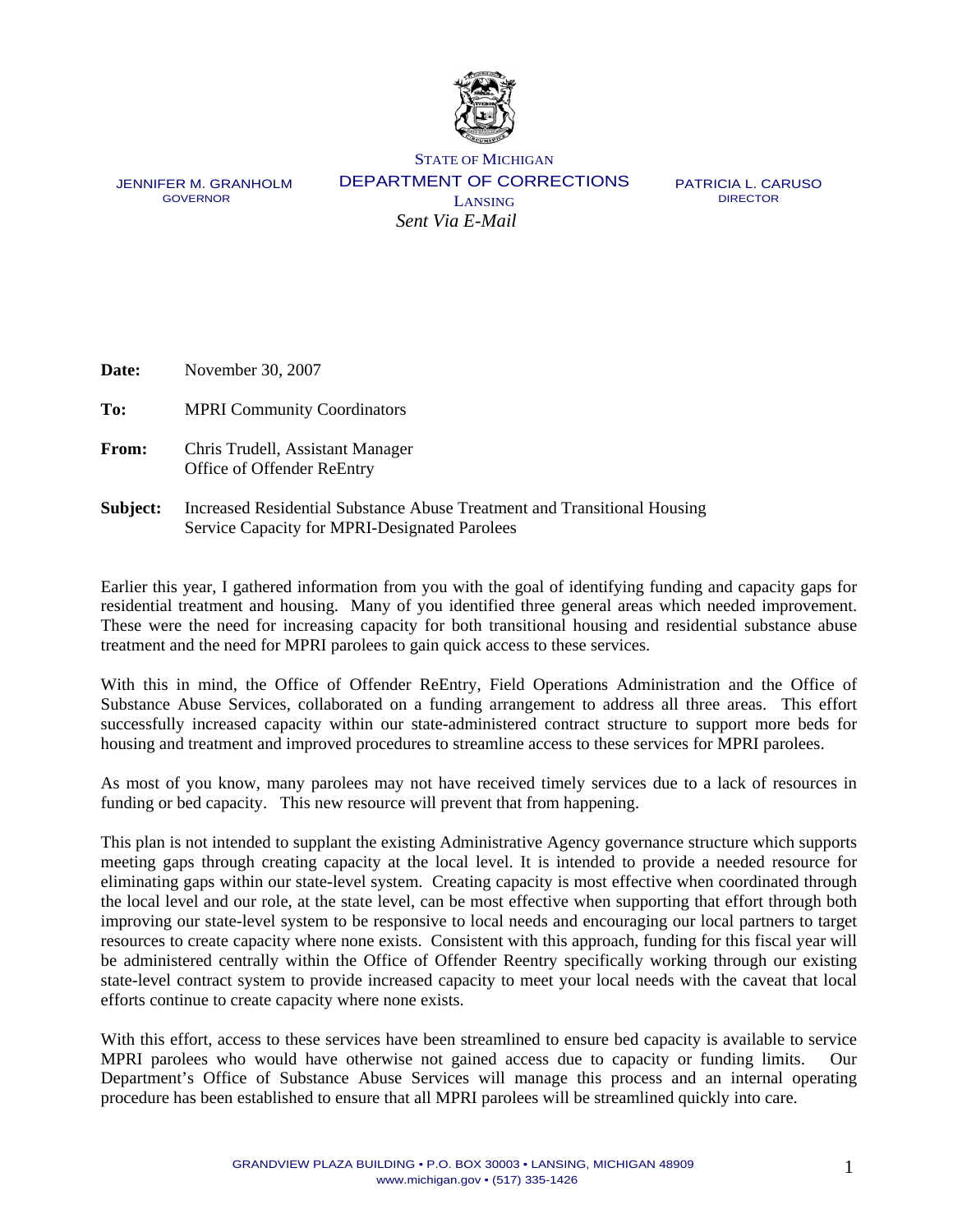Every effort will be made to place parolees in the nearest available provider location, consistent with that provider's acceptance criteria and the services they provide, but we cannot guarantee a location. The last page of this memo contains a provider index which lists participating providers and the services for which we've increased capacity.

Documentation of these services has been improved consistent to a recently revised Field Operation Memo entitled; 2005-01 Referrals to Residential Substance Abuse Treatment and Transitional Housing (see attached FOA Memorandum). Improvements include requiring the Transition Accountability Plan (TAP) be updated as the basis for the referral and that continued documentation of these services occur through discharge.

As the year progresses, I will be in contact with each of you to see how this process has impacted your area as your continued feedback is essential.

Your comments, concerns and questions are always welcome. Please continue to contact me at any time @ (517) 241-5674 or e-mail @ trudelcm@michigan.gov.

Attachment - FOA Memorandum 2005-01 (Revised)

cc: Dinah Moore, Field Operations Regional Administrator Mike Glynn, Field Operations Regional Administrator Darlene Schimmel, Field Operations Administrator Ken Brzozowski, Administrator, Office of Community Corrections Le'Ann Duran, Manager, Office of Offender ReEntry Beth Arnovitz, Executive Director, Michigan Council on Crime and Delinquency Tom Combs, Manager, Substance Abuse Services FOA MPRI Co-Chairs MPRI Resource Liaison Team James Yarborough, Policy and Community Development Administration Yolanda Perez, Office of Offender ReEntry Ontay Johnson, Office of Offender ReEntry File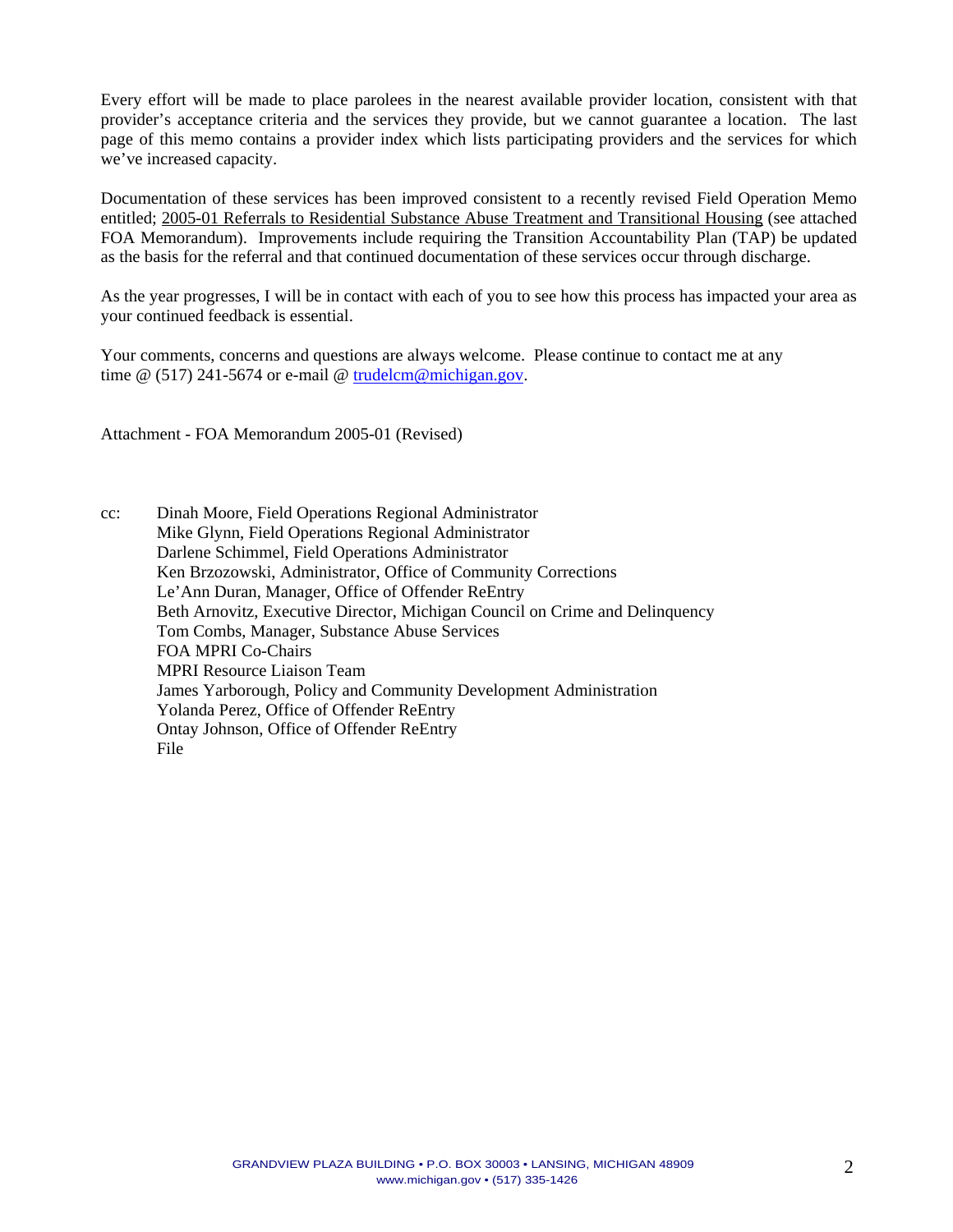| <b>MPRI Capacity Provider Index</b>      |                        |                         |                                            |  |  |
|------------------------------------------|------------------------|-------------------------|--------------------------------------------|--|--|
| <b>Provider</b>                          | <b>County Location</b> | <b>MPRI Residential</b> | <b>MPRI</b>                                |  |  |
|                                          |                        | <b>Treatment Beds</b>   | <b>Transitional</b><br><b>Housing Beds</b> |  |  |
| <b>Salvation Army</b>                    | <b>Wayne County</b>    | Yes                     | Yes                                        |  |  |
| Harbor Light - Detroit                   |                        |                         |                                            |  |  |
| <b>SHAR</b>                              | <b>Wayne County</b>    | Yes                     | N <sub>0</sub>                             |  |  |
| <b>Detroit Rescue</b>                    | <b>Wayne County</b>    | N <sub>o</sub>          | Yes                                        |  |  |
| Mission                                  |                        |                         |                                            |  |  |
| <b>ARETE</b>                             | Saginaw                | Yes                     | N <sub>o</sub>                             |  |  |
| <b>CPI</b>                               | Oakland                | Yes                     | N <sub>o</sub>                             |  |  |
| Saginaw                                  | Saginaw                | Yes                     | N <sub>0</sub>                             |  |  |
| Psychological                            |                        |                         |                                            |  |  |
| <b>Services</b>                          |                        |                         |                                            |  |  |
| <b>Salvation Army</b>                    | Monroe/Macomb          | Yes                     | N <sub>o</sub>                             |  |  |
| Harbor Light -                           |                        |                         |                                            |  |  |
| Monroe/Macomb                            |                        |                         |                                            |  |  |
| <b>Turning Point</b>                     | Oakland                | N <sub>o</sub>          | Yes                                        |  |  |
| Recovery                                 |                        |                         |                                            |  |  |
| New Paths Inc.                           | Genesee                | N <sub>o</sub>          | Yes                                        |  |  |
| <b>CEI House of</b>                      | Ingham                 | Yes                     | N <sub>0</sub>                             |  |  |
| Commons                                  |                        |                         |                                            |  |  |
| <b>Great Lakes Recovery</b>              | Marquette/Chippewa     | Yes                     | Yes                                        |  |  |
| Harbor Hall                              | Petoskey               | Yes                     | Yes                                        |  |  |
| Project Rehab                            | Kent                   | Yes                     | Yes                                        |  |  |
| <b>Addiction Treatment</b>               | <b>Grand Traverse</b>  | Yes                     | Yes                                        |  |  |
| Services                                 |                        |                         |                                            |  |  |
| Berrien/Kalamazoo<br>Kalamazoo Probation |                        | N <sub>o</sub>          | Yes                                        |  |  |
| Enhancement                              |                        |                         |                                            |  |  |
| <b>Alternative Directions</b>            | Kent                   | N <sub>o</sub>          | Yes                                        |  |  |
| Sunrise                                  | Alpena                 | Yes                     | Yes                                        |  |  |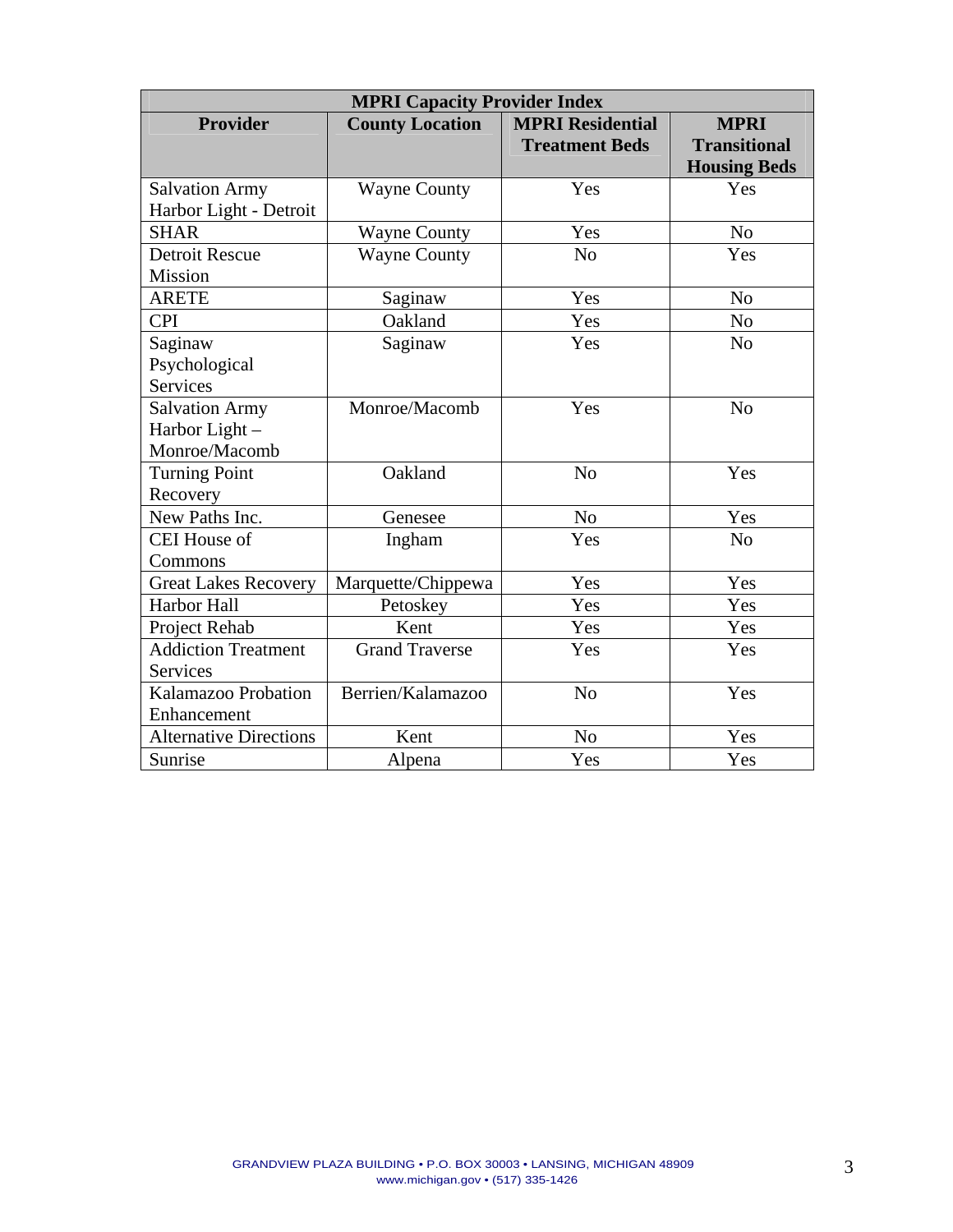| <b>Revision Date:</b> | <b>Procedure Number</b> |  |
|-----------------------|-------------------------|--|
|                       |                         |  |
|                       | 01.02                   |  |
| Page:                 |                         |  |
|                       |                         |  |
| 1 of 4                |                         |  |
|                       | 11/7/07                 |  |

OBJECTIVE: To establish a procedure for the prioritizing the placement of offenders when financial capacity for residential services is reached. To ensure that Transition Accountability Plans for MPRI designated offenders are updated to accurately document the delivery of services coordinated through the Substance Abuse Services Section. To ensure that services managed by SAS, but financed through separate administrative funding streams, are verifiable through billing documentation and documentation within the Transition Accountability Plans.

#### INFORMATION:

- A. The Department of Corrections' Substance Abuse Services (SAS) Section contracts with residential service providers to provide a variety of services to offenders identified by the Department's Field Agents. The SAS Manager is responsible for establishing an average or target bed count that is sustainable, given the financial resources available for residential services. The SAS Manager shall communicate this target bed count to the Program Services Unit (PSU) supervisor. The PSU supervisor shall monitor the actual bed count on a regular basis. Should the actual bed count be at or lower than the target bed count, then the residential services network shall be in OPEN status. If the actual bed count is higher than the target count the network shall be in WAIT LIST status. The PSU supervisor shall be responsible for keeping the PSU coordinators informed of the network status.
- B. SAS prioritizes treatment placements based on the department's risk screening instruments, the offender's status, their history of substance abuse and degree of incapacity due to substance abuse or mental health status. Some offenders are considered a priority for immediate placement in a residential substance abuse treatment facility based on their criminality, mental health or medical status. These Priority Placement offenders include:
	- 1. Paroled Sex Offender
	- 2. Parolees convicted of OUIL 3rd
	- 3. Parolees with a MDOC screening Very High or High Assault Risk
	- 4. Parolees with a COMPASS score of 8 to 10 on the violence and recidivism scales
	- 5. Parolees with significant mental health history
	- 6. Pregnant women
	- 7. CRP prisoners
- C. Offenders that are not considered Priority Placement shall receive a Secondary Placement designation. Secondary Placements shall be placed on the waiting list for services when the network is in WAIT LIST status. While on the waiting list for services, PSU placement coordinators shall assign the offender to one of the following four categories:
	- 1. Category One
		- a. Parolees completing IDRP or TRV with a SASSI score of 4 or a SASSI score of 3 and commercial placement.
			- b. Parolees with significant and current alcohol or drug use
		- c. Area Manager ordered treatment with evidence of drug dependence.
		- d. Parolees whose drug of choice is highly addictive (e.g., heroin, cocaine, methamphetamine)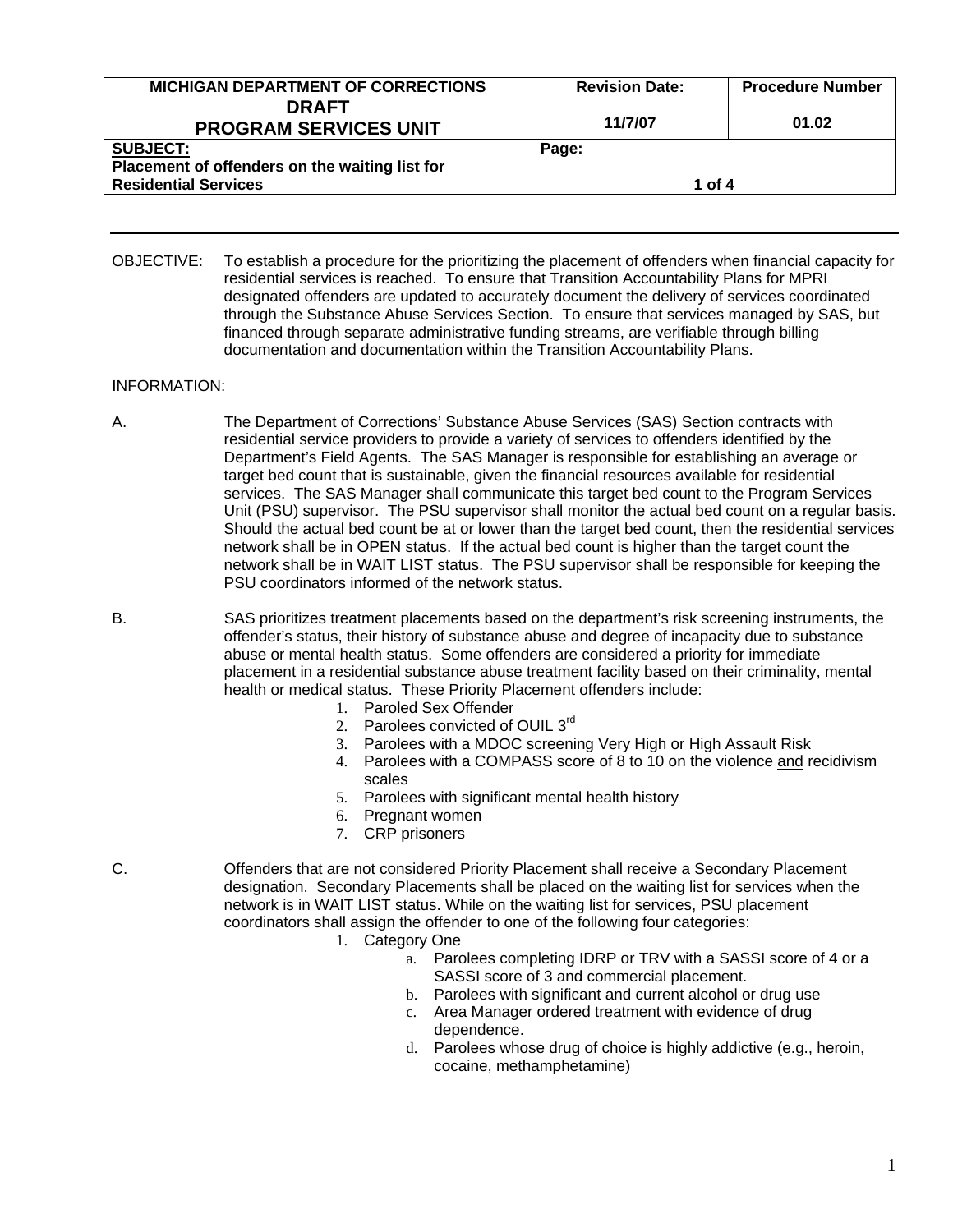| <b>MICHIGAN DEPARTMENT OF CORRECTIONS</b>                                                                | <b>Revision Date:</b> | <b>Procedure Number</b> |
|----------------------------------------------------------------------------------------------------------|-----------------------|-------------------------|
| <b>DRAFT</b>                                                                                             |                       |                         |
| <b>PROGRAM SERVICES UNIT</b>                                                                             | 10/7/07               | 01.02                   |
| <b>SUBJECT:</b>                                                                                          | Page:                 |                         |
| Placement of offenders on the waiting list for<br>residential substance abuse treatment and transitional | $2$ of $3$            |                         |
| housing                                                                                                  |                       |                         |

2. Category Two

- a. Evidence of frequent use of drug of choice (other than marijuana).
- b. Parolees with two or more positive urine samples in the last three months.
- c. Completed residential treatment in the last twelve months with current frequent use.
- d. Area Manager order treatment with evidence of regular use.
- 3. Category Three
	- a. Parolees with little evidence of regular drug use but with a history of alcohol or drug dependence.
	- b. Parolees with Low assault risk with erratic pattern of use.
	- c. Parolees with current noncompliance or poor prognosis in outpatient treatment but no evidence of significant current use.
	- d. Parolees with positive drug tests results for marijuana only and history of other drug dependence.
- 4. Category Four
	- a. Parolees with Marijuana as the only drug used.
	- b. Probationers.
- D. While waiting for placement in residential services, Secondary Placement offenders may participate in outpatient substance abuse treatment services. For offenders with co-occurring substance abuse and mental health disorders, treatment services for mental health problems are available through the offender's community mental health resources. These services shall be facilitated by the offender's agent.

#### PROCEDURE:

| Who                    |    | Does What                                                                                                                                                                                                                                                                                                                                                                                                                                                                                              |
|------------------------|----|--------------------------------------------------------------------------------------------------------------------------------------------------------------------------------------------------------------------------------------------------------------------------------------------------------------------------------------------------------------------------------------------------------------------------------------------------------------------------------------------------------|
| Field Agent            | 1. | Completes the CFJ-306 in OMNI. Forwards an e-mail to the<br>MDOC-OSAS GroupWise address requesting placement in<br>residential substance abuse treatment, Domiciliary Intensive<br>Outpatient Program or transitional housing services. For<br>offenders that carry the MPRI designation, updates the<br>Transition Accountability plan consistent with FOA Memorandum<br>2005-1 which requires referring agents to add a GOAL for both<br>housing or residential treatment and a task with each goal. |
| <b>PSU Coordinator</b> | 2. | Screens CFJ-306 and agent's case notes to determine initial<br>program placement based on risk factors, substance abuse<br>treatment needs, special needs, housing needs, offender's<br>availability and offender's supervision location.                                                                                                                                                                                                                                                              |
|                        | 3. | For Priority Placement offenders, immediately contacts the<br>appropriate service provider, schedules the offender's intake<br>date and notifies the supervising agent of the program location<br>and intake date.                                                                                                                                                                                                                                                                                     |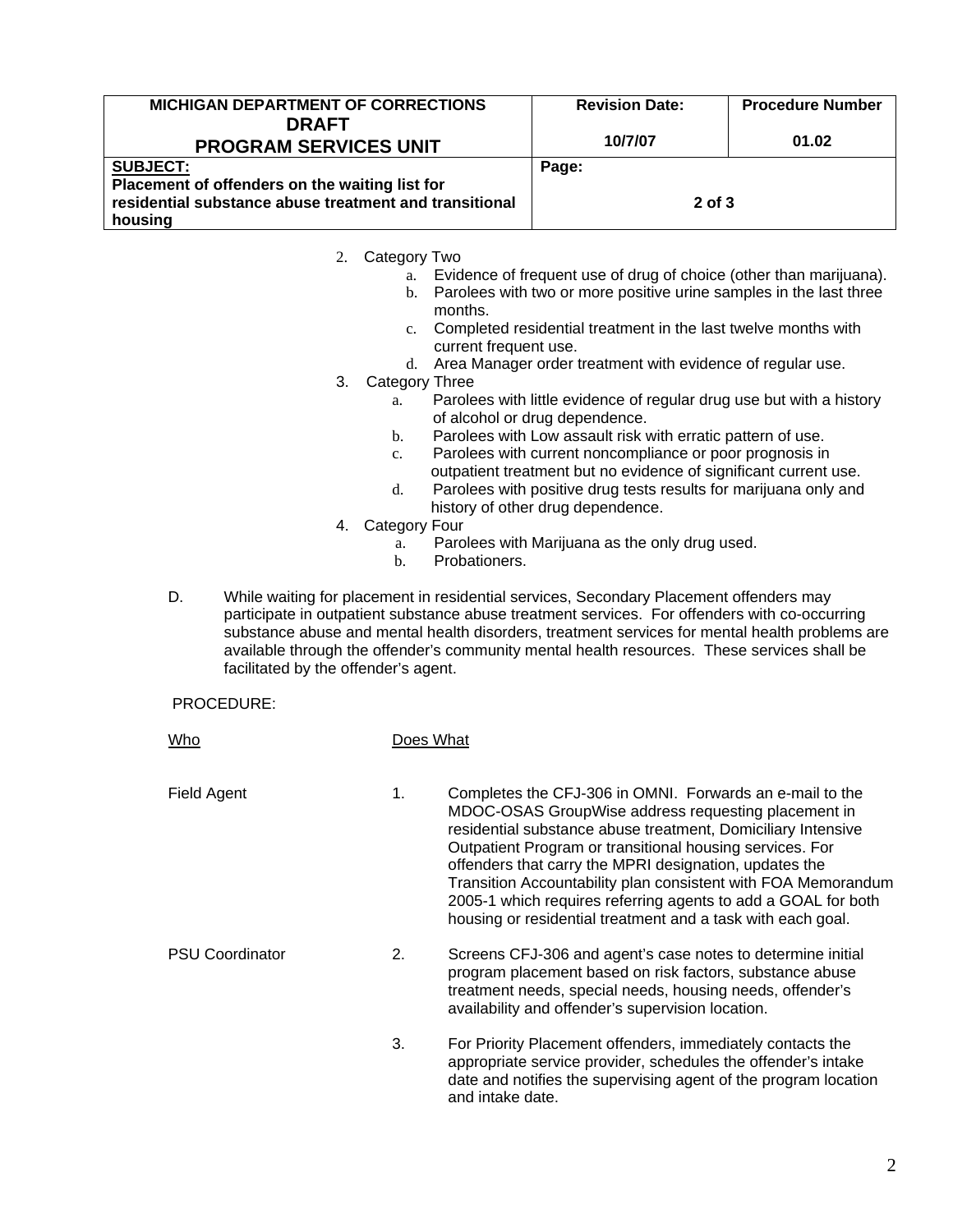| <b>MICHIGAN DEPARTMENT OF CORRECTIONS</b>                                               |                            | <b>Revision Date:</b>                                                                                                                                                                                                                                                                                                                                                                                                                                                                                                                                                                                                                                                                                                                                                                                                                                                                                                                                                                                                                                                                                                                                                                                                                                                                                                                                                                                                                                                                                                                                                                                                                                                         | <b>Procedure Number</b>                                                                             |  |
|-----------------------------------------------------------------------------------------|----------------------------|-------------------------------------------------------------------------------------------------------------------------------------------------------------------------------------------------------------------------------------------------------------------------------------------------------------------------------------------------------------------------------------------------------------------------------------------------------------------------------------------------------------------------------------------------------------------------------------------------------------------------------------------------------------------------------------------------------------------------------------------------------------------------------------------------------------------------------------------------------------------------------------------------------------------------------------------------------------------------------------------------------------------------------------------------------------------------------------------------------------------------------------------------------------------------------------------------------------------------------------------------------------------------------------------------------------------------------------------------------------------------------------------------------------------------------------------------------------------------------------------------------------------------------------------------------------------------------------------------------------------------------------------------------------------------------|-----------------------------------------------------------------------------------------------------|--|
| <b>DRAFT</b><br><b>PROGRAM SERVICES UNIT</b>                                            |                            | 10/7/07                                                                                                                                                                                                                                                                                                                                                                                                                                                                                                                                                                                                                                                                                                                                                                                                                                                                                                                                                                                                                                                                                                                                                                                                                                                                                                                                                                                                                                                                                                                                                                                                                                                                       | 01.02                                                                                               |  |
| <b>SUBJECT:</b>                                                                         |                            | Page:                                                                                                                                                                                                                                                                                                                                                                                                                                                                                                                                                                                                                                                                                                                                                                                                                                                                                                                                                                                                                                                                                                                                                                                                                                                                                                                                                                                                                                                                                                                                                                                                                                                                         |                                                                                                     |  |
| Placement of offenders on the waiting list for<br>residential substance abuse treatment |                            | 3 of 4                                                                                                                                                                                                                                                                                                                                                                                                                                                                                                                                                                                                                                                                                                                                                                                                                                                                                                                                                                                                                                                                                                                                                                                                                                                                                                                                                                                                                                                                                                                                                                                                                                                                        |                                                                                                     |  |
|                                                                                         | 4.<br>А.<br>В.<br>1.<br>2. | For Secondary Placement offenders, placement shall depend on<br>the status of the network:<br>If the network status is OPEN, immediately contacts the<br>appropriate service provider, schedules the offender's<br>intake date. PSU staff updates the TAP by:<br>1. Updating the "TASK" for the appropriate GOAL<br>(either housing or residential treatment) by<br>entering the projected admission date in the<br>"Start Date" window and entering the name and<br>2. Notifies the supervising agent of the program<br>location and intake date and advises them that<br>TAP has been updated to reflect this.<br>If the network status is WAIT LIST, determines if the<br>offender is designated as MPRI. Takes the following<br>steps based on offender designation.<br>Places non-MPRI offenders in the appropriate<br>category on the PSU waiting list, informs agent<br>that the financial resources are not currently<br>available to secure immediate placement.<br>For MPRI designated offenders, checks the<br>Transition Accountability Plan (TAP) to ensure<br>the goals and tasks identify the need for<br>residential services. Should the TAP identify a<br>need for service, immediately contacts the<br>appropriate service provider, schedules the<br>offender's intake date. Notifies the provider that<br>this offender carries the MPRI designation and<br>that they should invoice services for this<br>offender under the "96" prefix on Admission<br>Form CAH-280. PSU staff enters "MPRI<br>Parolee - Provider Notified" in the "Notes"<br>the supervising agent of the program location,<br>the intake date, and that the TAP has been<br>updated. | address of the provider in the "Provider" window.<br>window within the "TASK" on the TAP. . Informs |  |
| <b>PSU Supervisor</b>                                                                   | 5.                         | Continues to monitor network status and the number of offenders<br>that are on the PSU waiting list. Should the network status be<br>OPEN and offenders present on the waiting list, informs PSU<br>coordinators to begin placing offenders from the waiting list.                                                                                                                                                                                                                                                                                                                                                                                                                                                                                                                                                                                                                                                                                                                                                                                                                                                                                                                                                                                                                                                                                                                                                                                                                                                                                                                                                                                                            |                                                                                                     |  |
| <b>PSU Coordinator</b>                                                                  | 6.                         | After receiving authorization for waiting list placements, attempts<br>to place Category One offenders. Once the Category One list is<br>exhausted, proceeds to place offenders in Category Two.<br>Continues down the list of categories until all offenders are<br>placed or the network is returned to WAIT LIST status.                                                                                                                                                                                                                                                                                                                                                                                                                                                                                                                                                                                                                                                                                                                                                                                                                                                                                                                                                                                                                                                                                                                                                                                                                                                                                                                                                   |                                                                                                     |  |

3